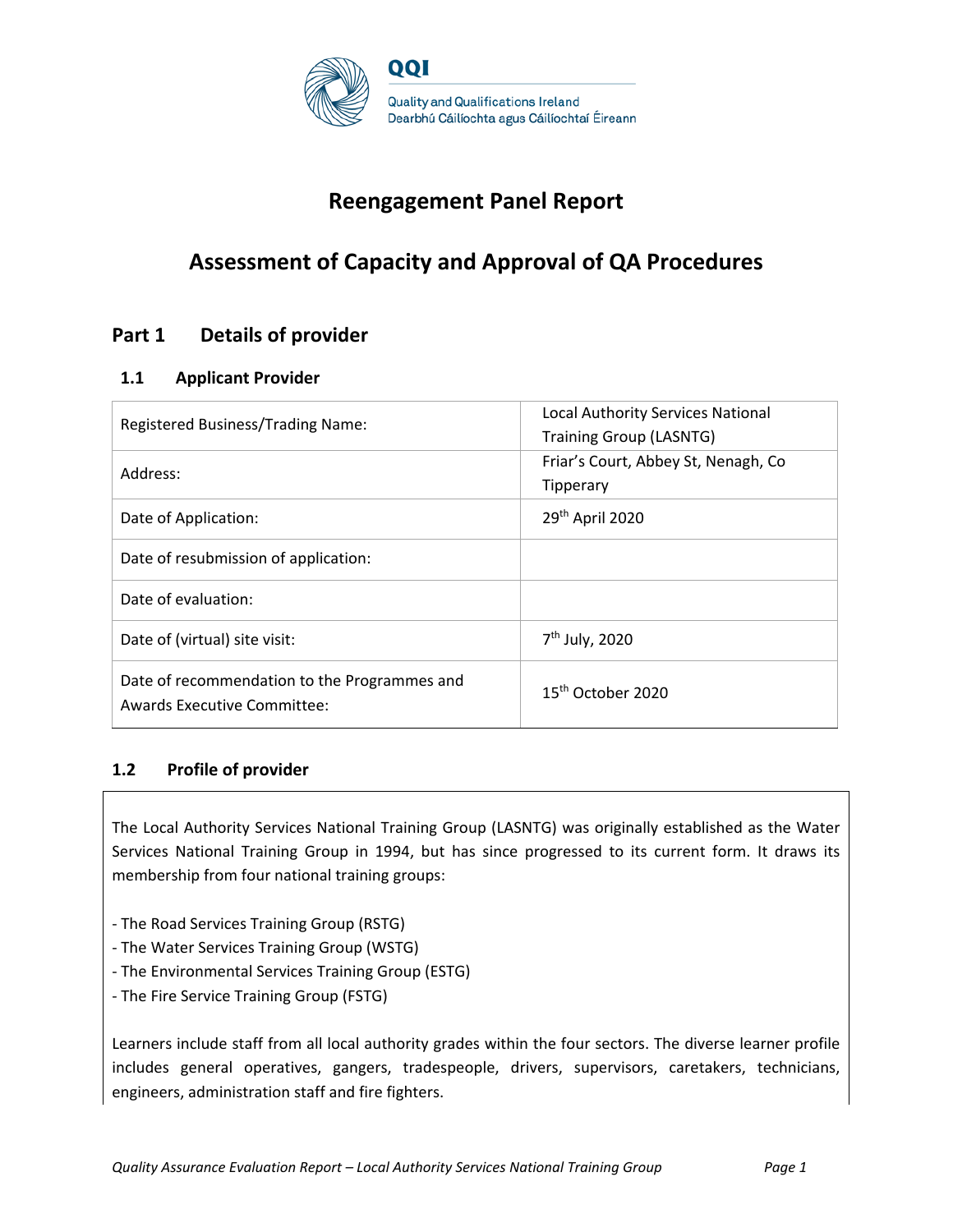

Although the primary focus of the LASNTG is the provision of training for local authority staff, LASNTG also provides training on a contract basis to other public sector bodies and private sector contractors and employees involved in works on public roads. These include, for example, Irish Water, the Environmental Protection Agency, the Department of Communications and the Department of Housing, Planning and Local Government.

LASNTG currently offer a diverse range of accredited and non-accredited programmes, and deliver these at five Regional Training Centres (RTC) in Counties Tipperary, Mayo, Donegal, Cork and Dublin. Training is delivered by training centre staff, local authority staff and contracted trainers. In 2019, LASNTG was responsible for over 33,000-person training days across the RTC network.

LASNGT achieved FETAC recognition in 2011, and the following programmes have been validated by QQI at NFQ Levels 5 - 6:

-Plant Operations for Water Treatment

-Plant Operations for Waste Water Treatment

-Site Suitability for Waste Water Treatment

-Firefighting Operations

These programmes are offered face to face only, on a part-time basis. LASNTG additionally works in partnership with IT Carlow and IT Sligo to support the range of education and training programmes available at NFQ Levels  $6 - 9$  in its areas of domain expertise.

| Part 2 | <b>Panel Membership</b> |
|--------|-------------------------|
|--------|-------------------------|

| Name               | Role of panel member | Organisation                            |
|--------------------|----------------------|-----------------------------------------|
| Dr. Annie Doona    | Chair                | Emeritus President IADT &               |
|                    |                      | Independent Consultant                  |
| Dr. Catherine Peck | <b>Report Writer</b> | <b>Independent Education Consultant</b> |
| Dave Collins       | Panel Member         | <b>Chevron Training and Recruitment</b> |
| Cecilia Munro      | <b>Panel Member</b>  | <b>Ballyfermot College of Further</b>   |
|                    |                      | Education                               |
| Tom Stritch        | <b>Panel Member</b>  | Retired Director of Services ex Cork    |
|                    |                      | <b>County Council</b>                   |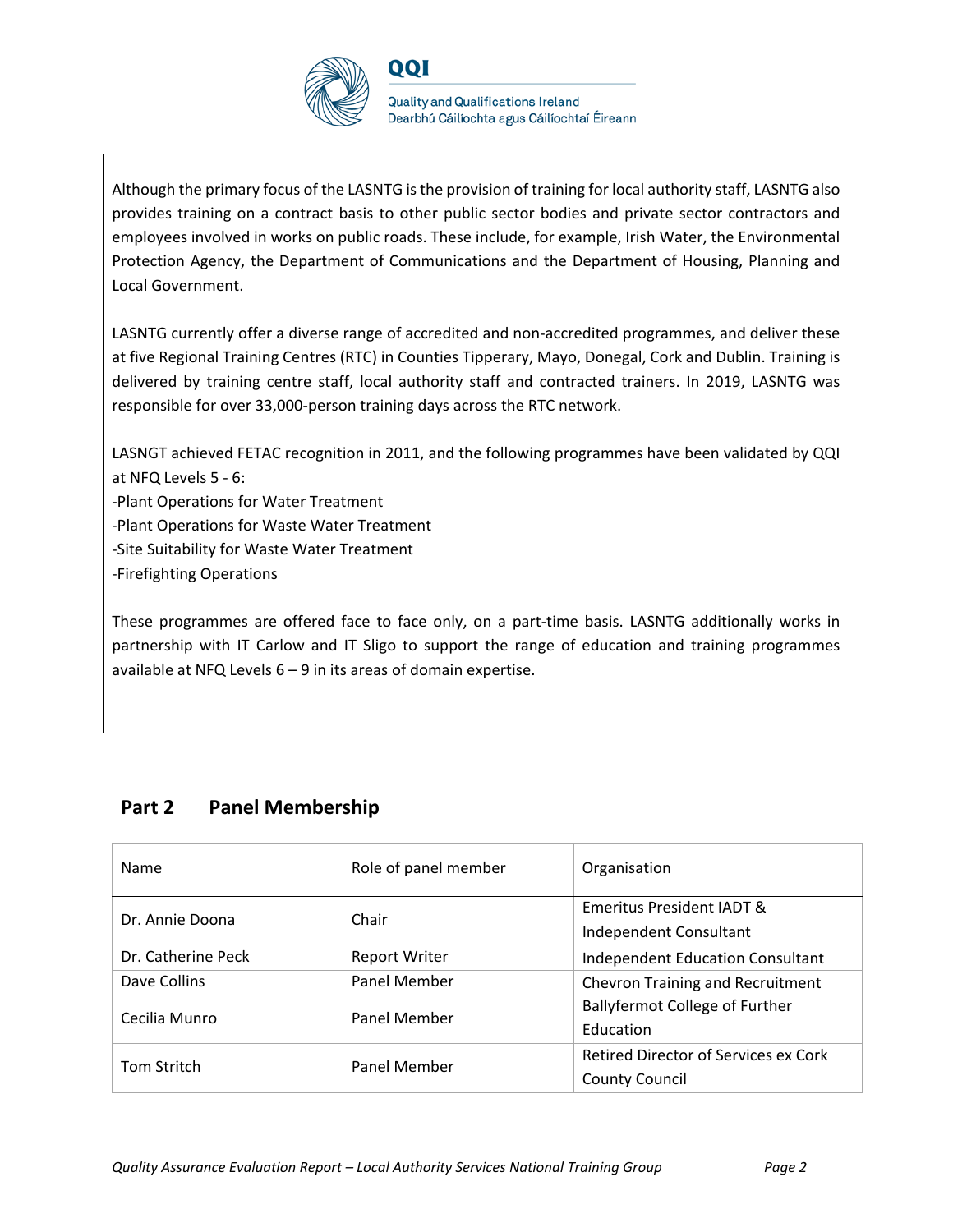

## **Part 3 Findings of the Panel**

### **3.1 Summary Findings**

The panel would like to commend LASNTG on its submission of a strong application for reengagement. The panel acknowledges the significant work undertaken by LASNTG to meet QQI's guidelines and demonstrate this within its draft QA.

The panel thanks the team at LASNTG for their positive and informative dialogue with the panel members throughout the evaluation. These were accommodated virtually due to the restrictions imposed during the COVID-19 pandemic. Discussions with LASNTG representatives were consistently open and constructive, and provided the panel with insights into the many strengths within the organisation. These include a genuine commitment to quality enhancement and a progressive and informed approach to teaching, learning and assessment within the context of the programmes delivered.

The panel offers a further commendation to LASNTG in relation to its efforts to provide recognised, certified programmes for learners within its domains of operation, and to open up progression routes for those learners through the development of relationships with Sligo IT and Carlow IT.

Nonetheless, the draft QA that was presented by LASNTG for evaluation did not reflect a consistent alignment to QQI's Core Statutory Quality Assurance Guidelines (2016). Although this prevented an immediate approval of LASNTG's draft QA procedures, the panel was of the view that the issues identified were discrete, and could be addressed by the provider within a period of 6 weeks. The panel therefore availed of the option to defer its decision, outlining in feedback offered at the close of the site visit a list of specific mandatory changes to be addressed by LASNTG in the intervening period. These are outlined in Section 7.1 of this report as proposed Mandatory Changes.

Following the adjournment, the panel reconvened on the  $15<sup>th</sup>$  of September, 2020 to review LASNTG's updated submission. It was the view of the panel that LASNTG had worked effectively to address the issues identified during the virtual site visit. The panel determined that the revised submission reflected sufficient alignment to QQI's guidelines to allow the panel to make a recommendation that QQI approve LASNTG's draft QA procedures. At that time, the panel additionally identified further items of specific advice for LASNTG arising from the revised documentation. The panel is of the view that implementing this further specific advice will be of benefit to LASNTG in its process of ongoing quality assurance and enhancement.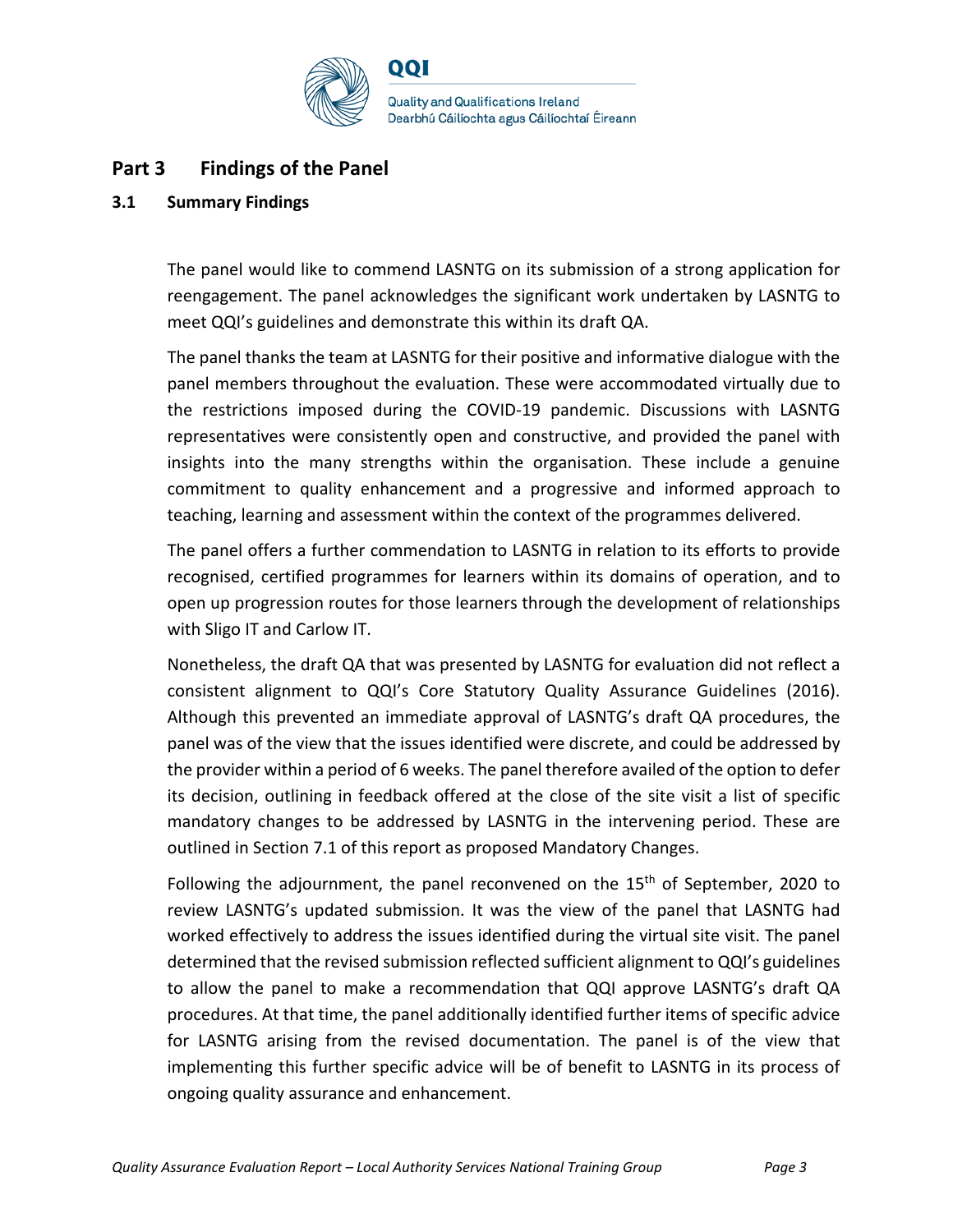

## 3.2 Recommendation of the panel to Programmes and Awards Executive Committee of QQI

|                                                                                                                               | Tick one as<br>appropriate |
|-------------------------------------------------------------------------------------------------------------------------------|----------------------------|
| <b>Approve</b> LASNTG's draft QA procedures                                                                                   |                            |
| Refuse approval of LASNTG's draft QA procedures with<br>mandatory changes set out in Section 6.1                              |                            |
| (If this recommendation is accepted by QQI, the provider may make a revised<br>application within six months of the decision) |                            |
| <b>Refuse to approve</b> LASNTG's draft QA procedures                                                                         |                            |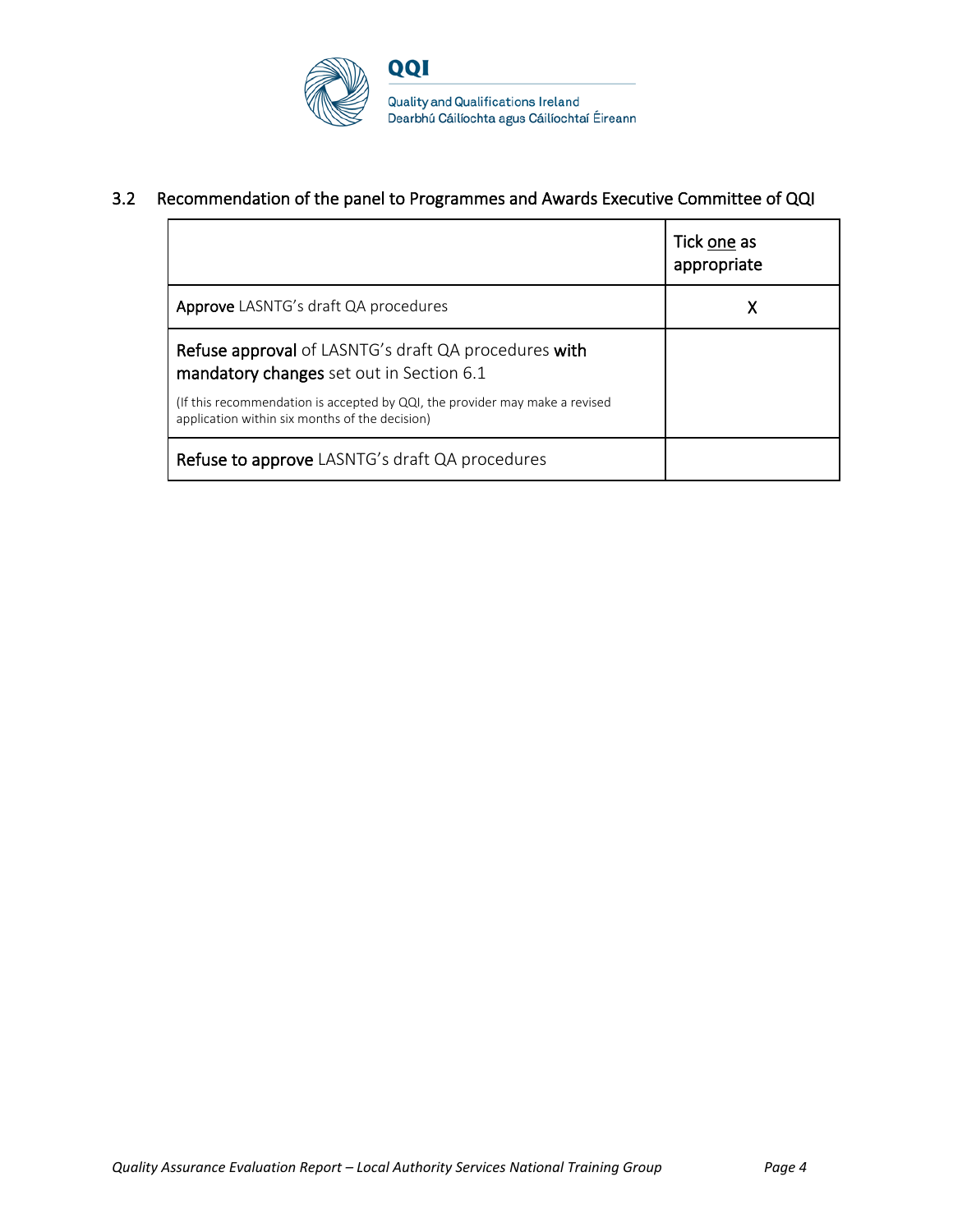

# **Part 4 Evaluation of provider capacity**

## **4.1 Legal and compliance requirements:**

|          | <b>Criteria</b>                  | Yes/No/ Partially | <b>Comments</b>                     |
|----------|----------------------------------|-------------------|-------------------------------------|
| 4.1.1(a) | Criterion: Is the applicant an   | Yes               | LASNTG is a public service          |
|          | established Legal Entity who     |                   | agency and has submitted            |
|          | has Education and/or Training    |                   | appropriate evidence                |
|          | as a Principal Function?         |                   | accompanying its application.       |
|          |                                  |                   | Education and training are the      |
|          |                                  |                   | principal function of LASNTG.       |
| 4.1.2(a) | Criterion: Is the legal entity   | Yes               | LASNTG has a track record of        |
|          | established in the European      |                   | certification, and was formerly     |
|          | Union and does it have a         |                   | recognized by FETAC.                |
|          | substantial presence in Ireland? |                   |                                     |
| 4.1.3(a) | Criterion: Are any               | Yes               | The panel was initially of the      |
|          | dependencies, collaborations,    |                   | view that adjustments were          |
|          | obligations, parent              |                   | required in relation to this        |
|          | organisations, and subsidiaries  |                   | criterion. MOUs had been            |
|          | clearly specified?               |                   | submitted with the application      |
|          |                                  |                   | pertaining to LASNTG's              |
|          |                                  |                   | relationships with Irish Water,     |
|          |                                  |                   | IT Carlow and IT Sligo. The         |
|          |                                  |                   | relationship between LASNTG,        |
|          |                                  |                   | <b>County Councils and Regional</b> |
|          |                                  |                   | Training Centres (RTCs) was         |
|          |                                  |                   | outlined within the application     |
|          |                                  |                   | materials. However, at the          |
|          |                                  |                   | conclusion of the virtual site      |
|          |                                  |                   | visit the panel was of the view     |
|          |                                  |                   | that the relationship between       |
|          |                                  |                   | LASNTG and the RTCs was more        |
|          |                                  |                   | appropriately characterised as      |
|          |                                  |                   | Collaborative Provision, and        |
|          |                                  |                   | that some further                   |
|          |                                  |                   | documentation of the division       |
|          |                                  |                   | of responsibilities for QA within   |
|          |                                  |                   | that relationship was required.     |
|          |                                  |                   | The panel's concerns pertaining     |
|          |                                  |                   | to this were subsequently           |
|          |                                  |                   | addressed by LASNTG in the          |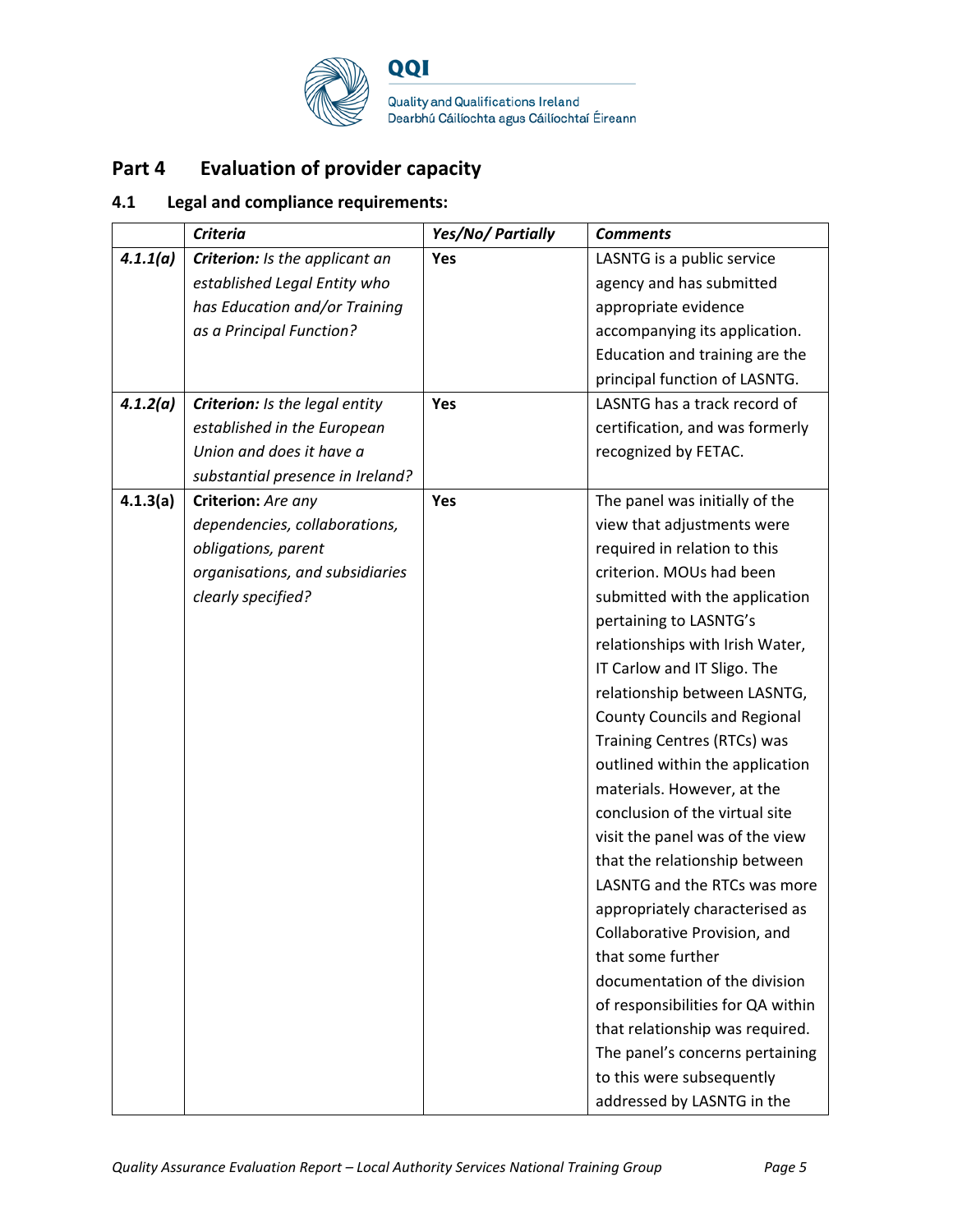

**Quality and Qualifications Ireland** Dearbhú Cáilíochta agus Cáilíochtaí Éireann

|          |                                       |            | interim period. The panel            |
|----------|---------------------------------------|------------|--------------------------------------|
|          |                                       |            | identified one additional item       |
|          |                                       |            | of specific advice pertaining to     |
|          |                                       |            | this.                                |
| 4.1.4(a) | <b>Criterion:</b> Are any third-party | <b>Yes</b> | There is no impact of                |
|          | relationships and partnerships        |            | relationships and partnerships       |
|          | compatible with the scope of          |            | with the scope of access sought      |
|          | access sought?                        |            | by the provider.                     |
| 4.1.5(a) | Criterion: Are the applicable         | Yes        | The evidence provided in             |
|          | regulations and legislation           |            | support of LASNTG's application      |
|          | complied with in all jurisdictions    |            | is indicative of compliance with     |
|          | where it operates?                    |            | Irish/EU legislation.                |
| 4.1.6(a) | Criterion: Is the applicant in        | Yes        | <b>LASNTG has certified learners</b> |
|          | good standing in the                  |            | on validated programmes since        |
|          | qualifications systems and            |            | 2014, and offers non-certified       |
|          | education and training systems        |            | training. LASNTG additionally        |
|          | in any countries where it             |            | works with two Institutes of         |
|          | operates (or where its parents        |            | Technology in the areas of           |
|          | or subsidiaries operate) or           |            | needs identification, curriculum     |
|          | enrols learners, or where it has      |            | design and programme                 |
|          | arrangements with awarding            |            | enhancement.                         |
|          | bodies, quality assurance             |            |                                      |
|          | agencies, qualifications              |            |                                      |
|          | authorities, ministries of            |            |                                      |
|          | education and training,               |            |                                      |
|          | professional bodies and               |            |                                      |
|          | regulators.                           |            |                                      |

**Findings**

The panel is of the view that the evidence submitted by LASNTG is consistent with the provider meeting the majority of the criteria in this section in full. However, at the conclusion of the virtual site visit the panel held concerns regarding sub criterion 4.1.3(a). These initial concerns are discussed in further detail in Sections 5.1 and 5.10 of this report, and were effectively addressed by LASNTG during the interim 6 week period.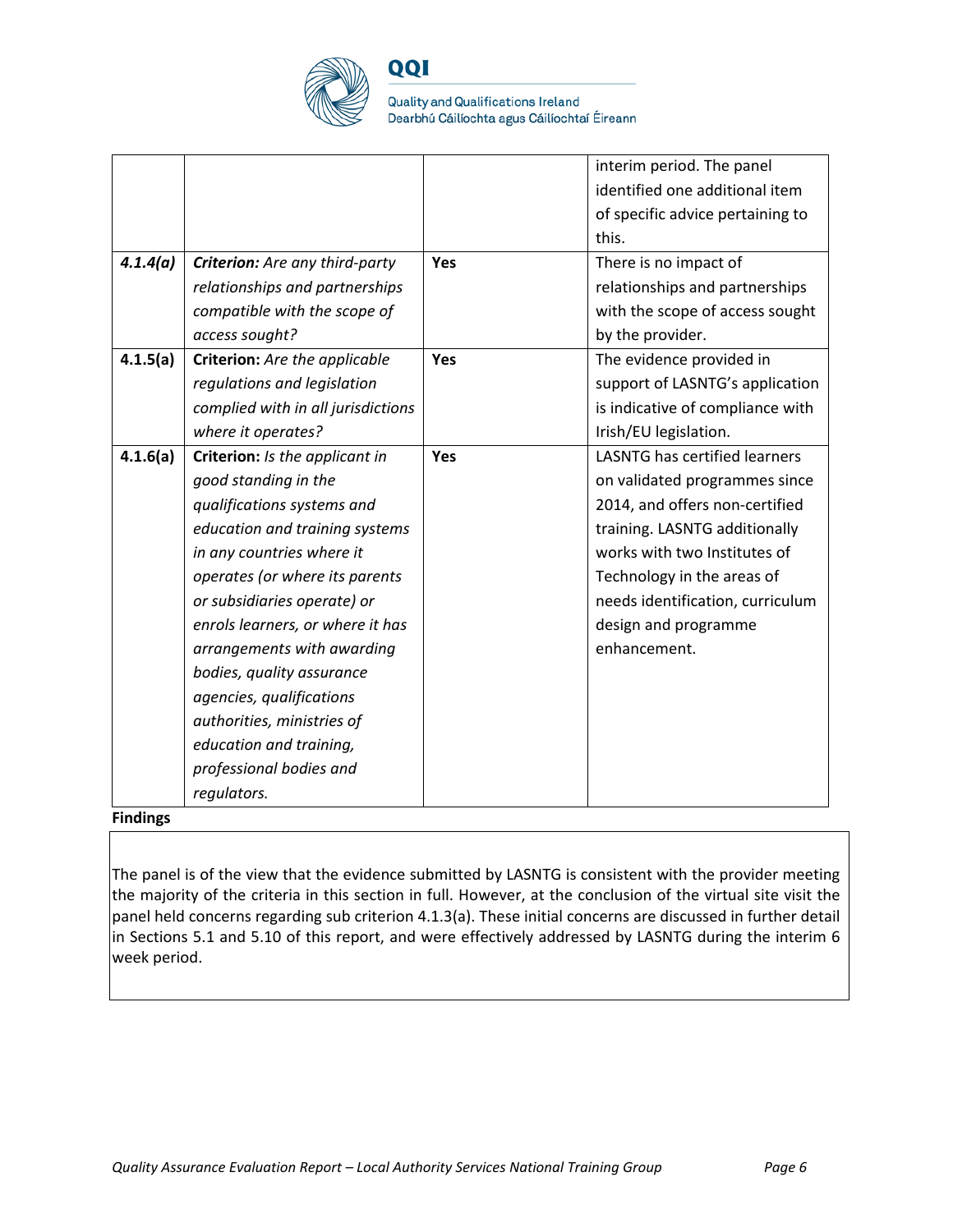

**Quality and Qualifications Ireland** Dearbhú Cáilíochta agus Cáilíochtaí Éireann

### **4.2 Resource, governance and structural requirements:**

|          | <b>Criteria</b>                      | Yes/No/          | <b>Comments</b>                                  |
|----------|--------------------------------------|------------------|--------------------------------------------------|
|          |                                      | <b>Partially</b> |                                                  |
| 4.2.1(a) | <b>Criterion:</b> Does the applicant | Yes              | The Tipperary County Council has provided a      |
|          | have a sufficient resource base      |                  | letter confirming that it administers the        |
|          | and is it stable and in good         |                  | financial records of LASNTG. A screenshot of     |
|          | financial standing?                  |                  | the verification of tax clearance for the        |
|          |                                      |                  | Tipperary County Council has also been           |
|          |                                      |                  | submitted, along with Insurance details.         |
| 4.2.2(a) | <b>Criterion:</b> Does the applicant | <b>Yes</b>       | LASNTG serves an evident need for training       |
|          | have a reasonable business           |                  | across the domains it operates within.           |
|          | case for sustainable provision?      |                  |                                                  |
| 4.2.3(a) | Criterion: Are fit-for-purpose       | Yes              | The panel was initially of the view that         |
|          | governance, management and           |                  | adjustments were required in relation to this    |
|          | decision making structures in        |                  | criterion. At the conclusion of the virtual site |
|          | place?                               |                  | visit, the panel was not satisfied that LASNTG   |
|          |                                      |                  | had governance structures in place that were     |
|          |                                      |                  | clearly specified and reflected QQI's            |
|          |                                      |                  | guidelines. This is discussed further in Section |
|          |                                      |                  | 5.1 of this report. The panel's concerns in      |
|          |                                      |                  | relation to this were addressed during the       |
|          |                                      |                  | interim period, and the subsequently             |
|          |                                      |                  | presented governance structure was               |
|          |                                      |                  | evaluated as fit for purpose.                    |
|          |                                      |                  |                                                  |
| 4.2.4(a) | Criterion: Are there                 | Yes              | LASNTG has a track record of certification with  |
|          | arrangements in place for            |                  | QQI. Within the organisation responsibility for  |
|          | providing required information       |                  | QA is delegated to a QA Manager.                 |
|          | to QQI?                              |                  |                                                  |

### **Findings**

The panel is of the view that the evidence submitted by LASNTG is consistent with the provider meeting the majority of the criteria in this section in full. At the conclusion of the virtual site visit the panel held concerns regarding sub criterion 4.2.3(a). These initial concerns are discussed in further detail in Section 5.1 of this report, and were effectively addressed by LASNTG during the interim 6 week period.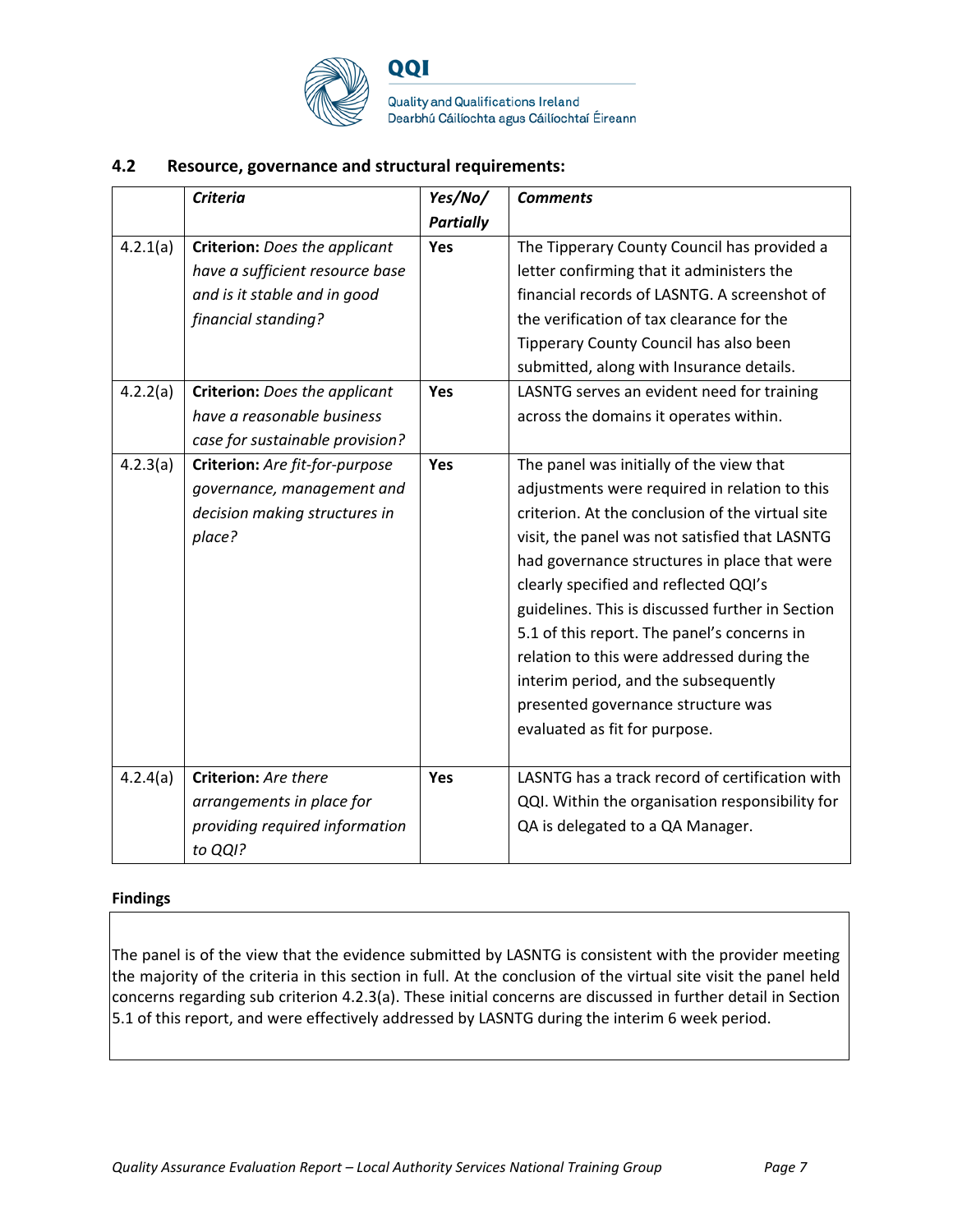

## **4.3 Programme development and provision requirements:**

|          | <b>Criteria</b>                      | Yes/No/          | <b>Comments</b>                            |
|----------|--------------------------------------|------------------|--------------------------------------------|
|          |                                      | <b>Partially</b> |                                            |
| 4.3.1(a) | Criterion: Does the applicant have   | Yes              | LASNTG was established in 1994 and         |
|          | experience and a track record in     |                  | has delivered a significant amount of      |
|          | providing education and training     |                  | education and training through the RTC     |
|          | programmes?                          |                  | network, including programmes              |
|          |                                      |                  | validated by QQI.                          |
| 4.3.2(a) | Criterion: Does the applicant have   | Yes              | Training staff are not employed directly   |
|          | a fit-for-purpose and stable         |                  | by LASNTG, but by the RTCs. However,       |
|          | complement of education and          |                  | substantive processes are in place to      |
|          | training staff?                      |                  | ensure trainers are recruited on the       |
|          |                                      |                  | basis of specified criteria and            |
|          |                                      |                  | appropriately inducted to the              |
|          |                                      |                  | programmes they will deliver.              |
| 4.3.3(a) | Criterion: Does the applicant have   | Yes              | The panel is satisfied that the provider's |
|          | the capacity to comply with the      |                  | track record of certification, and its     |
|          | standard conditions for validation   |                  | approach to the re-engagement process      |
|          | specified in Section 45(3) of the    |                  | reflects its capacity to co-operate with   |
|          | <b>Qualifications and Quality</b>    |                  | and assist QQI and provide QQI with        |
|          | Assurance (Education and             |                  | information as specified in Section 45(3)  |
|          | Training) Act (2012) (the Act)?      |                  | of the 2012 Qualifications and Quality     |
|          |                                      |                  | Assurance (Education and Training) Act.    |
| 4.3.4(a) | Criterion: Does the applicant have   | Yes              | Due to the Covid-19 pandemic, the site     |
|          | the fit-for-purpose premises,        |                  | visit for this evaluation was conducted    |
|          | facilities and resources to meet the |                  | virtually, and the panel members did       |
|          | requirements of the provision        |                  | not undertake a site visit to LASNTG's     |
|          | proposed in place?                   |                  | premises.                                  |
|          |                                      |                  | LASNTG delivers training at five           |
|          |                                      |                  | <b>Regional Training Centres across</b>    |
|          |                                      |                  | Ireland. These are maintained by the       |
|          |                                      |                  | relevant County Councils. Outreach         |
|          |                                      |                  | centres that meet specific requirements    |
|          |                                      |                  | may also be used for programme             |
|          |                                      |                  | delivery, and processes are in place to    |
|          |                                      |                  | evaluate the suitability of these. The     |
|          |                                      |                  | panel is satisfied that the provider has   |
|          |                                      |                  | appropriate facilities and resources in    |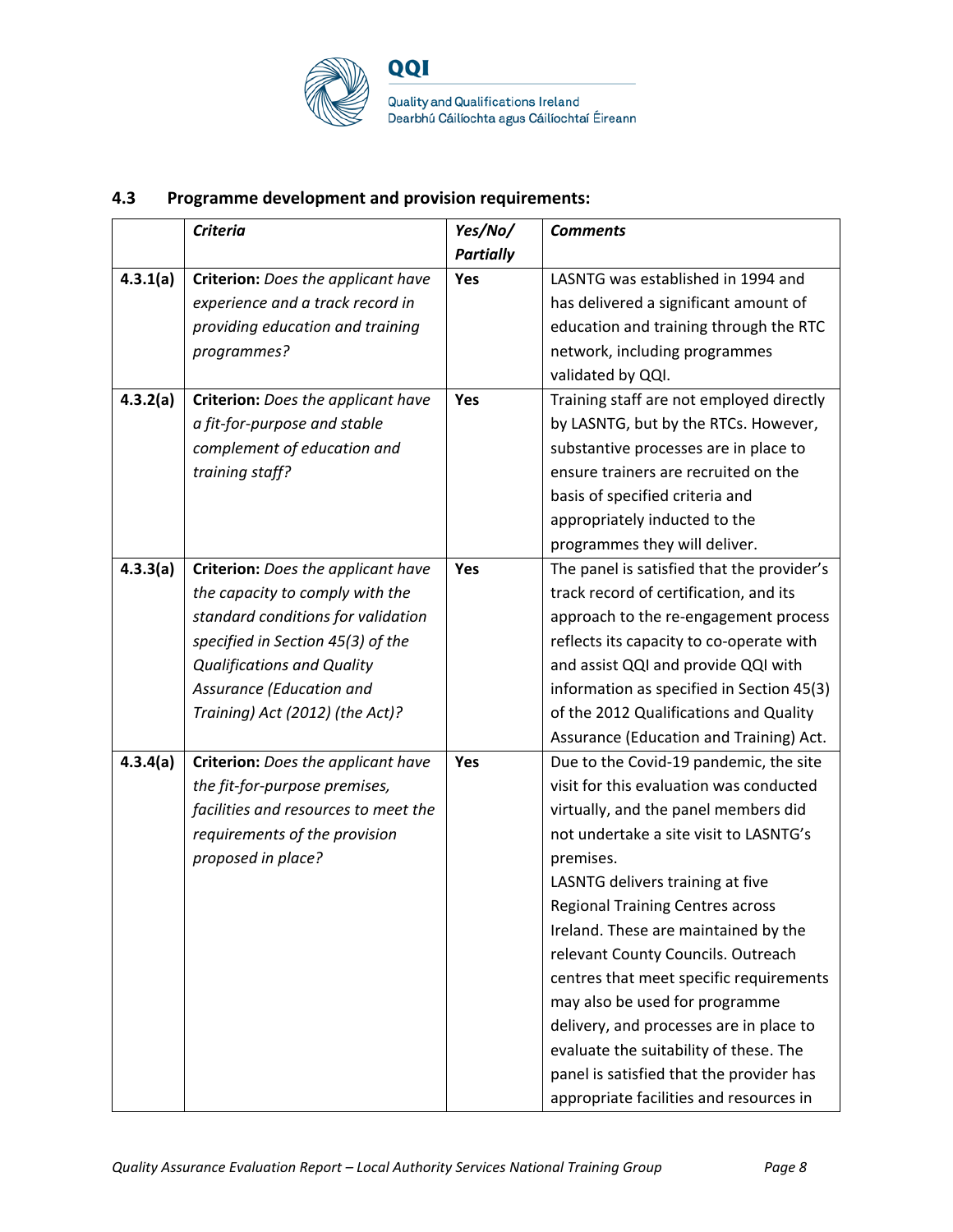

Quality and Qualifications Ireland<br>Dearbhú Cáilíochta agus Cáilíochtaí Éireann

|          |                                        |            | place based on LASNTG's track record of   |
|----------|----------------------------------------|------------|-------------------------------------------|
|          |                                        |            | provision utilising these facilities, and |
|          |                                        |            | processes for ongoing checks and          |
|          |                                        |            | monitoring in relation to their use.      |
| 4.3.5(a) | <b>Criterion:</b> Are there access,    | <b>Yes</b> | The panel is satisfied that the           |
|          | transfer and progression               |            | arrangements presented are in line with   |
|          | arrangements that meet QQI's           |            | QQI's criteria.                           |
|          | criteria for approval in place?        |            |                                           |
| 4.3.6(a) | <b>Criterion:</b> Are structures and   | <b>Yes</b> | LASNTG has processes in place for the     |
|          | resources to underpin fair and         |            | appropriate design, communication,        |
|          | consistent assessment of learners      |            | delivery, marking and verification of     |
|          | in place?                              |            | assessment.                               |
| 4.3.7(a) | <b>Criterion:</b> Are arrangements for | <b>Yes</b> | PEL arrangements are not applicable to    |
|          | the protection of enrolled learners    |            | the suite of programmes LASNTG offers     |
|          | to meet the statutory obligations      |            | or intends to offer.                      |
|          | in place (where applicable)?           |            |                                           |

#### **Findings**

The panel is of the view that the evidence submitted by LASNTG is wholly consistent with the provider meeting this criterion in full.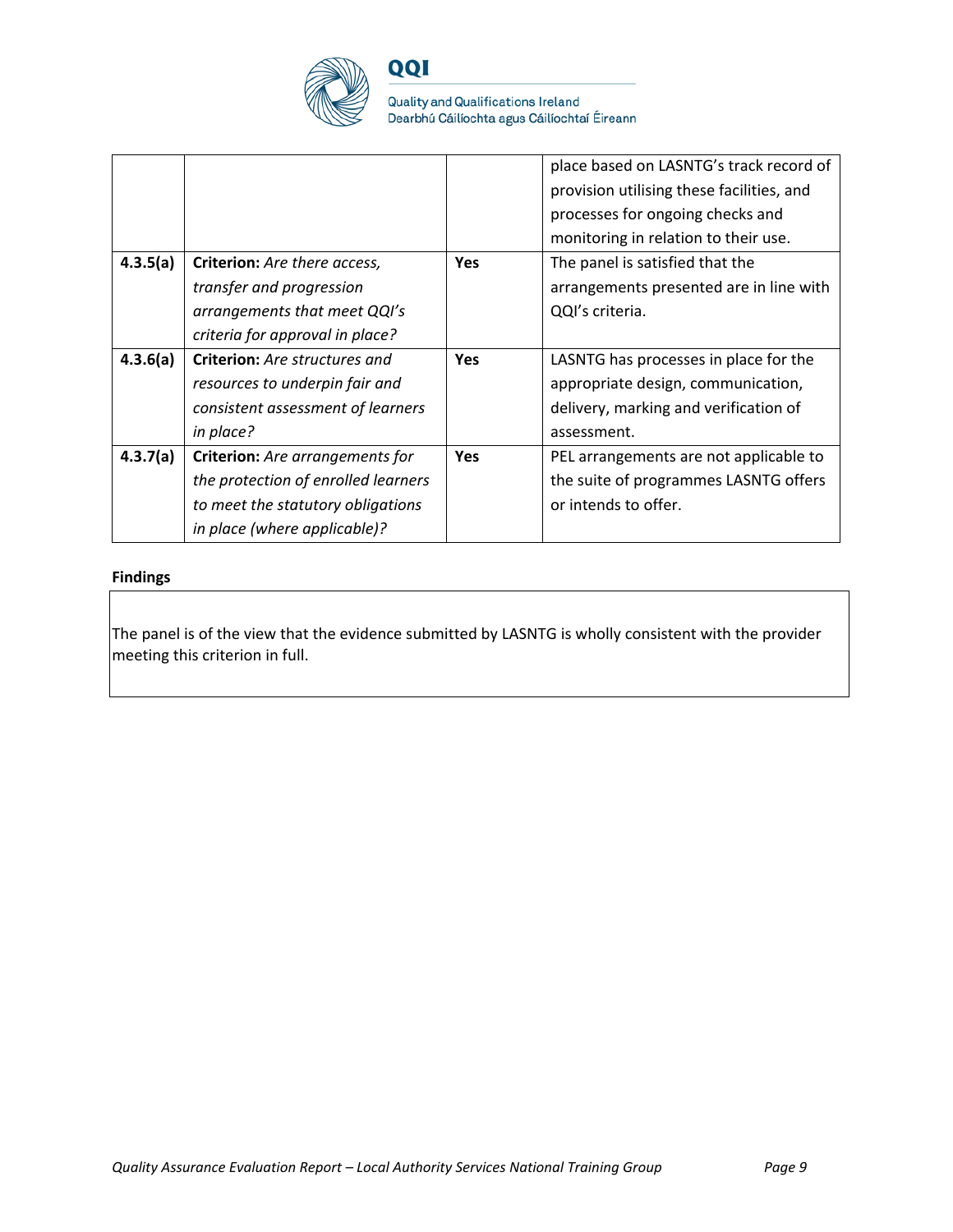

## **4.4 Overall findings in respect of provider capacity to provide sustainable education and training**

Following the virtual site visit, the panel was of the view that LASNTG had met the majority of the Criteria in Section 4 that relate to the provider's capacity to deliver sustainable education and training. The panel reviewed appropriate evidence that was submitted with the application and was indicative of LASNTG's compliance with legal requirements.

Specific issues were identified by the panel in relation to two of the sub criteria. These pertained to the dimensions of Governance and Management of QA and Other Parties Involved in Education and Training. These concerns were therefore discussed in Sections 5.1 and 5.10 of this report, and reflected in a *Mandatory Change* (7.1.1). The panel is of the view that the issues identified were effectively addressed by LASNTG during the interim 6 week period.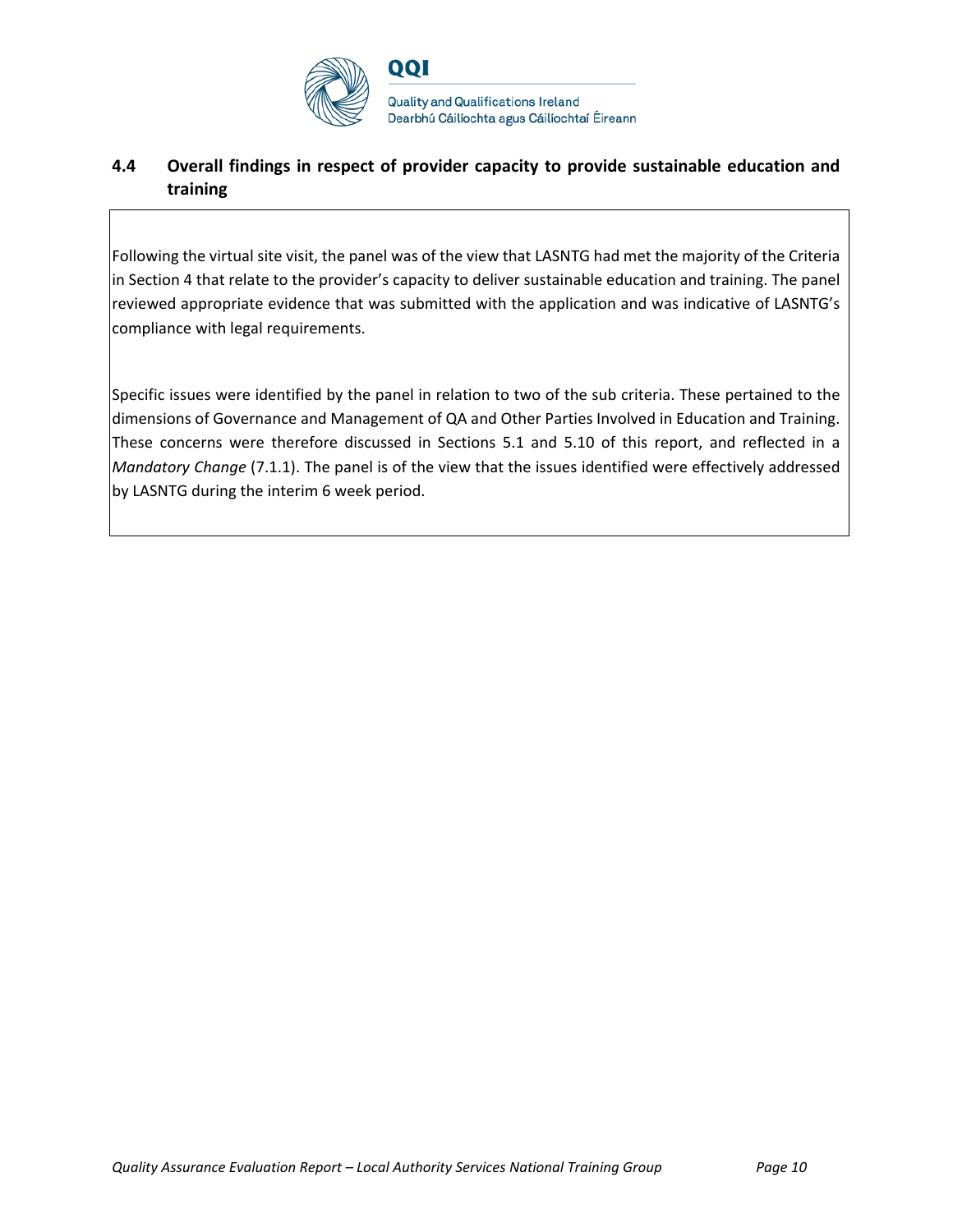

## **Part 5 Evaluation of draft QA Procedures submitted by Local Authority Services National Training Group.**

*The following is the panel's findings following evaluation of Local Authority Services National Training Group's quality assurance procedures against QQI's Core Statutory Quality Assurance Guidelines (April 2016). Sections 1-11 of the report follows the structure and referencing of the Core QA Guidelines.* 

#### **1 GOVERNANCE AND MANAGEMENT OF QUALITY**

#### *Panel Findings:*

The panel was of the view that further development of this aspect of LASNTG's draft QA was required in order to reflect a clear alignment to QQI's Core Statutory Quality Assurance Guidelines.

QQI's guidelines under this dimension of QA require providers to have governance structures in place that enforce a separation of commercial and academic decision-making. During the evaluation of LASNTG's draft QA, the panel therefore sought to understand where responsibility for commercial versus academic decision-making rested within the organisation.

Resources are provided to LASNTG through government funding, and through fees paid by Local Authorities as well as other private and public sector fees. In 2019, 93% of LASNTG's training was delivered to the Local Authority sector on a cost neutral basis. The panel acknowledge that LASNTG has a number of stakeholders, and that governance of QA within LASNTG therefore takes place within a reasonably complex environment. LASNTG is bound by its host Local Authority (Tipperary) to that body's corporate governance structures and to nationally established policies and procedures. However, LASNTG has its own risk register established, and decisions regarding, for example, pursing validation of new programmes are taken by one of four training groups (Roads, Water, Environment & Fire) that LASNTG represents. LASNTG is comprised of representatives from these training groups, which have full responsibility for the expending and monitoring of assigned training grants. During the virtual site visit, the panel therefore explored how academic decision-making could be clearly separated from the commercial responsibilities of those training groups.

At the time of the virtual site visit, LASNTG identified that an Academic Board was in the process of being established for this purpose. LASNTG's representatives stated that Terms of Reference for the Academic Board were in the process of being finalised. The panel supported LASNTG's decision to invite informed externality and clearly establish a pathway within the organisation for academic decision-making, which must be demonstrably distinct from commercial decision-making or operational management. However, given the importance of the Academic Board to LASNTG's ability to demonstrate alignment to this aspect of QQI's guidelines, the panel were unable to approve the governance and management of QA within the organisation without first reviewing full and complete information pertaining to it. This requirement was outlined within proposed *Mandatory Change* 7.1.1 of this report.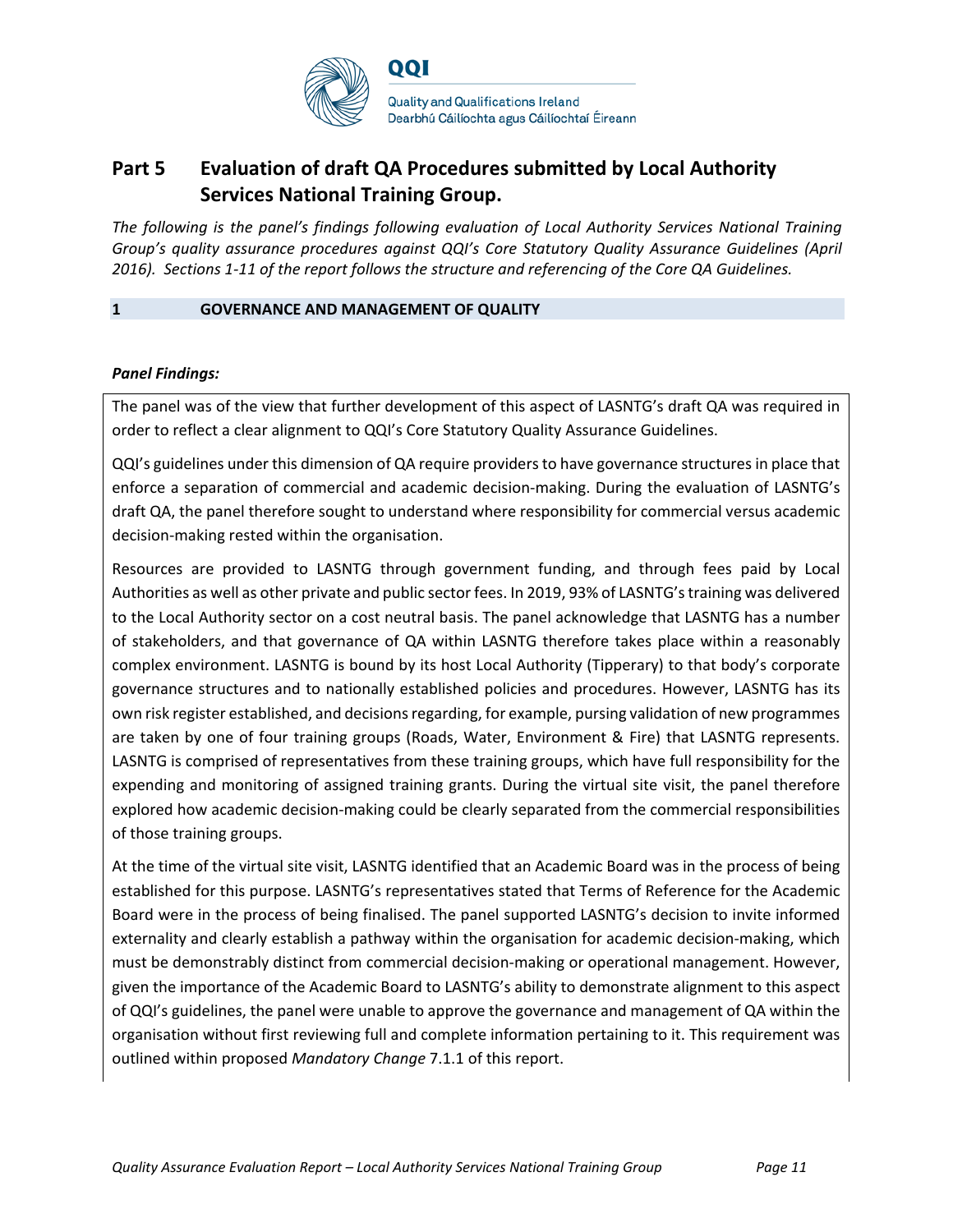

**Quality and Qualifications Ireland** Dearbhú Cáilíochta agus Cáilíochtaí Éireann

During the site visit, the panel also sought to understand where overall responsibility for QA lay within the organisation. LASNTG identified that this was the remit of the Monitoring and Evaluation Committee (MEC). The MEC has an independent chair and representation from the four training groups, as well as representation from the Local Government Management Agency. In the lead up to LASNTG's application for reengagement, a QA team had been established that was responsible for the implementation of QA, and reported to the MEC. The panel was of the view that as LASNTG moves forward in addressing the panel's mandatory changes, the remit of this committee and its relationship to the Academic Board should be carefully considered and clarified in LASNTG's documentation.

A further dimension of this discussion was the division of QA responsibilities between the five Regional Training Centres (RTCs) and LASNTG. Within its application, LASNTG outlined an oversight and coordination role in relation to the RTCs, which are part of its membership. However, the RTCs function under the corporate governance of their local host authorities, while LASNTG functions under Tipperary County Council. Although LASNTG representatives stated that the RTCs functioned as geographical outlets for training delivery, it was clear to the panel that their role was not limited to the provision of training facilities. For example, training staff are at times employed and performance managed by RTCs, and not always by LASNTG directly. RTCs manage learner recruitment and admissions processes (typically via interaction with employers), and deal with requests for reasonable accommodations or other special requirements. Pre-course meetings take place between RTC managers, lead trainers and subject matter experts at which assessments, marking schemes and QA processes are reviewed. RTC managers also collect, collate and respond to feedback from learners. The panel was therefore of the view that the RTCs had a substantive role in programme delivery, and that this needed to be reflected in LASNTG's application as a form of collaborative provision (see also Section 5.10). This is outlined within proposed *Mandatory Change* 7.1.1 of this report.

Following the six week interim period allocated, LASNTG submitted evidence to the panel that it had sufficiently addressed these concerns. The delineation of roles and responsibilities in relation to quality assurance and governance was documented and submitted, and LASNTG has established its Academic Board and drafted Terms of Reference, which were inclusive of details pertaining to membership, frequency of meetings, quorum and remit.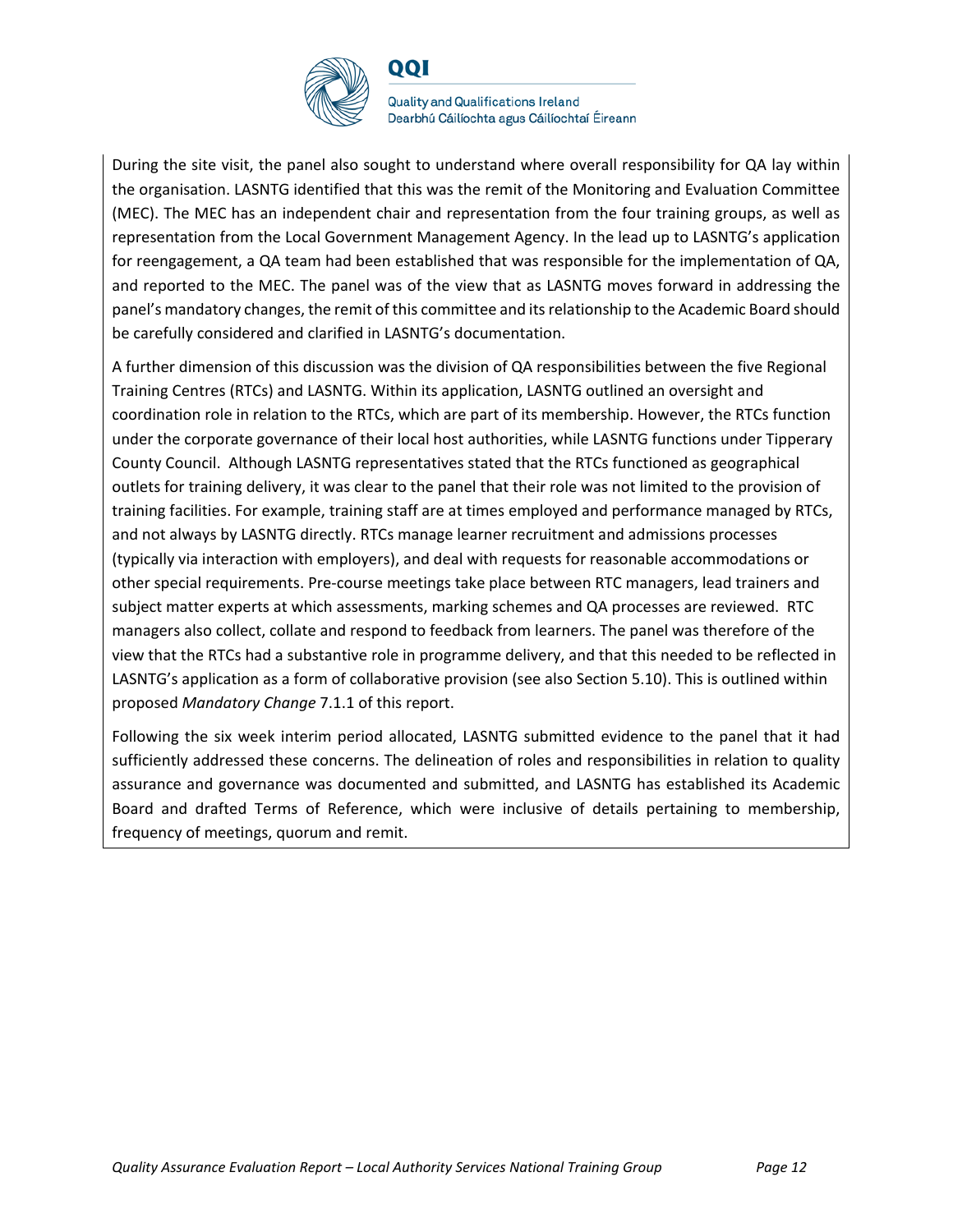

#### **2 DOCUMENTED APPROACH TO QUALITY ASSURANCE**

#### *Panel Findings:*

The panel was of the view that further development of this aspect of LASNTG's draft QA was required in order to reflect a clear alignment to QQI's Core Statutory Quality Assurance Guidelines.

QQI's guidelines under this dimension of QA require QA systems to be fully documented, available publicly, and published in usable formats. They must cover any elements of the provider's activities that are subcontracted to or carried out by other parties. The panel therefore notes that the issues discussed in Section 5.1 and addressed in proposed *Mandatory Change* 7.1.1 are relevant to the development needed in order for LASNTG's QA to be considered fully documented.

During the virtual site visit, the panel sought to understand how learners at LASNTG were able to access full information regarding key procedures, including complaints and appeals. LASNTG provides learners with a handbook which sets out what is expected of them and what they are entitled to. However, this does not contain the full set of policies and procedures that are relevant to learners. Learners are also informed of their right to complain during induction. LASNTG representatives stated that the procedures were not currently available on the website, which was in the process of being updated, but that it was the intention of the provider to publish these in the future.

The panel supported LASNTG's intention to use its website to publish the QA, which would make the procedures fully available to LASNTG's learners. The panel acknowledges that learners are enrolled in short courses on a part-time basis, and in that context it is entirely appropriate to make the full policies and procedures available via the website rather than including these in the learner handbooks distributed at induction. However, as LASNTG is currently delivering QQI validated programmes the panel was of the view that the QA procedures must be made available on the website without delay (and updated if and when required as part of reengagement or other processes). The panel outlined this within a proposed *Mandatory Change* (7.1.3) in this report.

Following the six week interim period allocated, LASNTG submitted evidence to the panel that it had sufficiently addressed this concern. LASNTG presented a clear timeline for publication of its policy statements and procedures, to be published pursuant to approval of the draft QA procedures by QQI. The panel has identified that LASNTG must report to QQI on the implementation of this as a condition of approval (see 6.1.1).

In addition to the relevant proposed *Mandatory Changes*, the panel has issued an item of *Specific Advice* to LASNTG with regard to this dimension of QA. This advice pertains to the structure and organisation of the QA documentation. If implemented, the panel are of the view that LASNTG will benefit during future QQI events, as presenting a set of documents that are conducive to evaluation by external panels using QQI's criteria will better facilitate the process.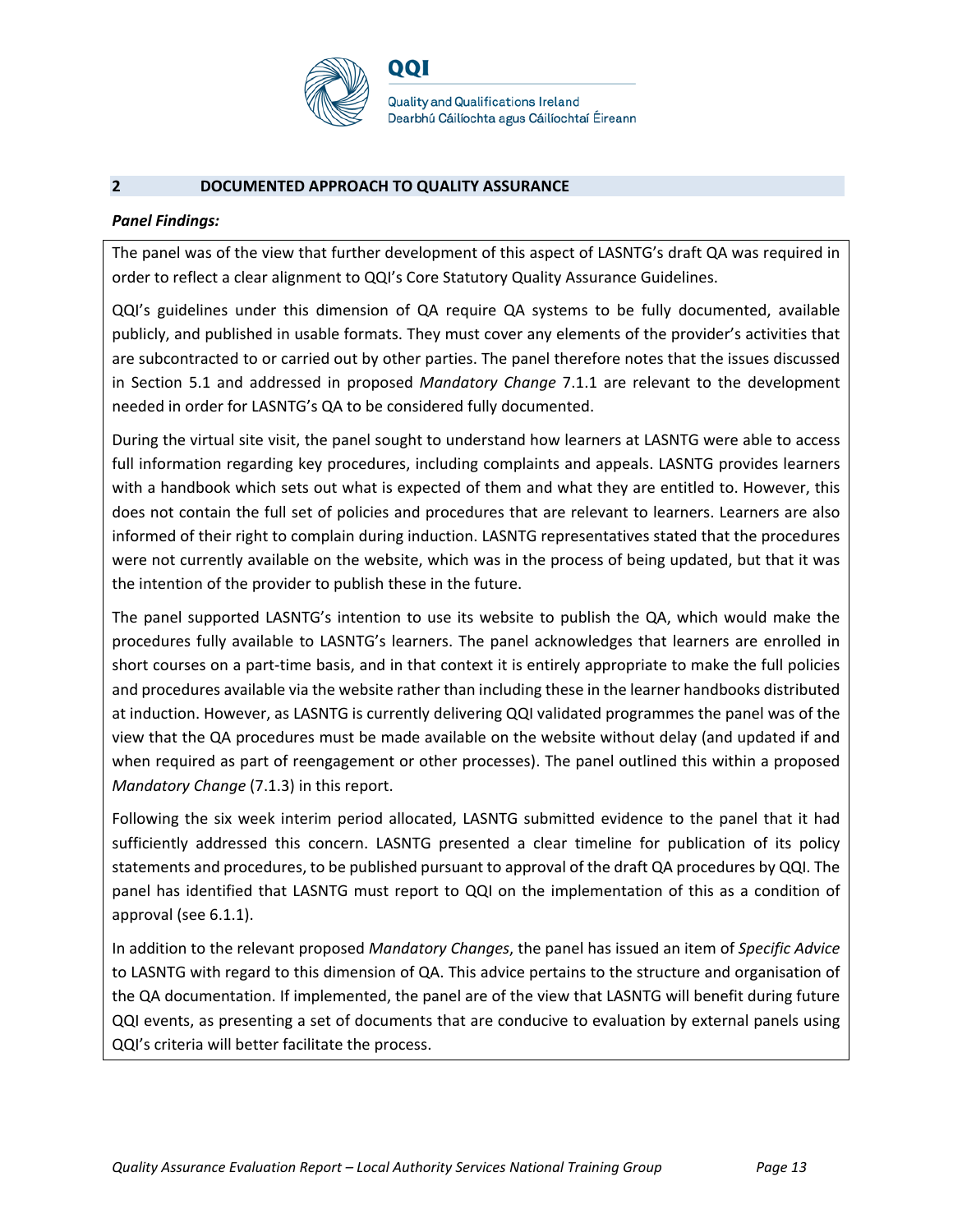

**Quality and Qualifications Ireland** Dearbhú Cáilíochta agus Cáilíochtaí Éireann

#### **3 PROGRAMMES OF EDUCATION AND TRAINING**

The panel was of the view that further development of this aspect of LASNTG's draft QA was required in order to reflect a clear alignment to QQI's Core Statutory Quality Assurance Guidelines.

QQI's guidelines under this dimension of QA require the development of new programmes to be conducted systematically, and evaluated by appropriate internal decision-making structures. The panel first explored how programmes were developed at LASNTG. The provider outlined a robust process, initiated when the need for a new programme is identified through the network of training partners. Subsequently, programme design and development teams are established (inclusive of persons with subject matter expertise and persons with pedagogic expertise). Programmes are piloted prior to delivery, with a mix of novice learners and subject matter experts invited to participate. The pilot process enables the programme design team to gather feedback and engage in discussion with the participants, and feed this back into further development where required before proceeding to a roll out of the programme.

With regard to internal evaluation and approval of programmes by management and governance at LASNTG, at the time of the virtual site visit the panel understood that decision-making processes by distinct academic and commercial units of governance at LASNTG were likely to be positively impacted by the establishment of an Academic Board (see Section 5.1). The panel is therefore unable to make detailed comment on the alignment of the programme development and approval process at LASNTG to QQI's guidelines until the Terms of Reference, including membership for the Academic Board, are submitted and subsequent updates (where required) are made to designated approvals within the QA procedures (see 7.1.1).

QQI's guidelines under this dimension of QA also require that programmes benefit from ongoing monitoring and periodic review, and that feedback from staff and learners is incorporated into these processes. During the site visit, LASNTG's representatives confirmed that learner feedback was collected by RTC managers, who deal locally with any issues arising that fall within their areas of responsibility and pass on any issues related to the programme curriculum to the LASNTG Programme Coordinator. The panel was of the view that this was problematic, and that all feedback pertaining to programme delivery should be visible to the Programme Coordinator and collated for consideration during programme review processes. The panel outlined this within a proposed *Mandatory Change* (7.1.2) in this report.

Following the six week interim period allocated, LASNTG submitted evidence to the panel that it had worked to address this addressed this concern. LASNTG presented a revised learner feedback process. The panel identified a further item of specific advice for LASNTG pertaining to this (see 7.3.2)

Learner admission, progression and recognition are considered under this dimension of QA within QQI's guidelines. During the site visit, LASNTG representatives responded to panel queries related to aspects of practice at the provider in relation to RPL. The panel was of the view that LASNTG has appropriate procedures in place surrounding these processes. The panel has also offered a commendation to LASNTG with regard to its efforts to open up progression routes for learners through its relationships with institutes of technology.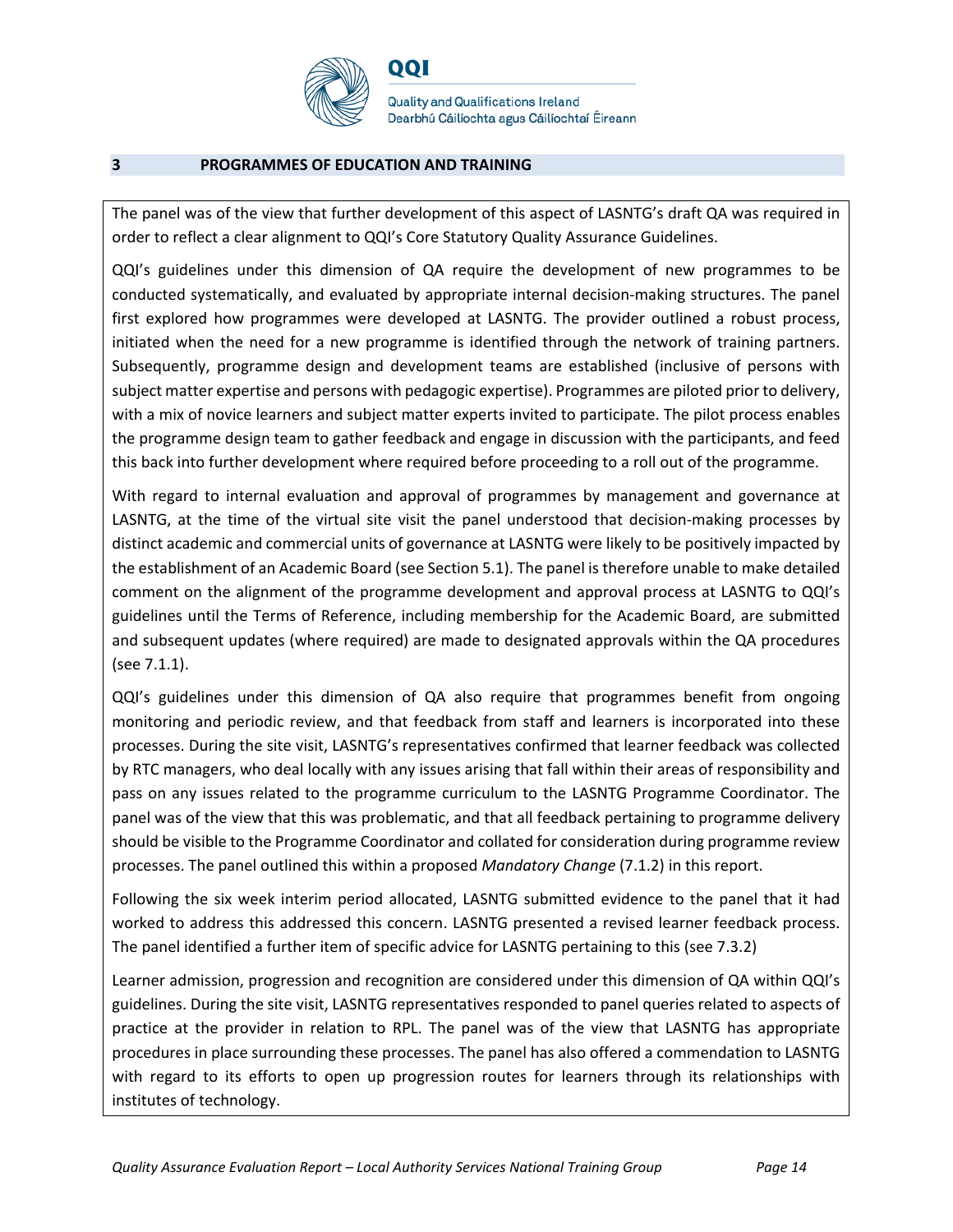

### **4 STAFF RECRUITMENT, MANAGEMENT AND DEVELOPMENT**

The panel is of the view that LASNTG has satisfied QQI's requirements with regard to this dimension of QA.

QQI's guidelines under this dimension of QA require providers to appoint suitably qualified staff to teaching roles, and to provide opportunities for further staff development. LASNTG has two internal trainers, and RTCs also employ trainers directly. A framework for the employment of trainers is established, and a minimum requirement set (achievement of an NFQ Level 6 Train the Trainer qualification) in addition to programme specific eligibility criteria. Trainers are recruited for a period of three years.

The panel sought to understand how trainers were inducted, how performance was monitored and managed, and what opportunities were provided to trainers for development. LASNTG inducts trainers to each new programme they will deliver through an iteration of that training programme. Specific training may also be provided in relation to requisite skills, for example, the use of Moodle. LASNTG acknowledged that the provider has more capacity to monitor and manage the pedagogic practices of its internal trainers, but that all trainers may be invited to annual conferences or regional seminars.

Although the panel accepts that practices at LASNTG are appropriate to QQI's guidelines within its context of operations, the panel has identified an item of *Specific Advice* in relation to this dimension of QA (7.2.2). The panel is of the view that LASNTG could benefit from formalizing its practices in this area and giving consideration to how good practice could be systematically shared.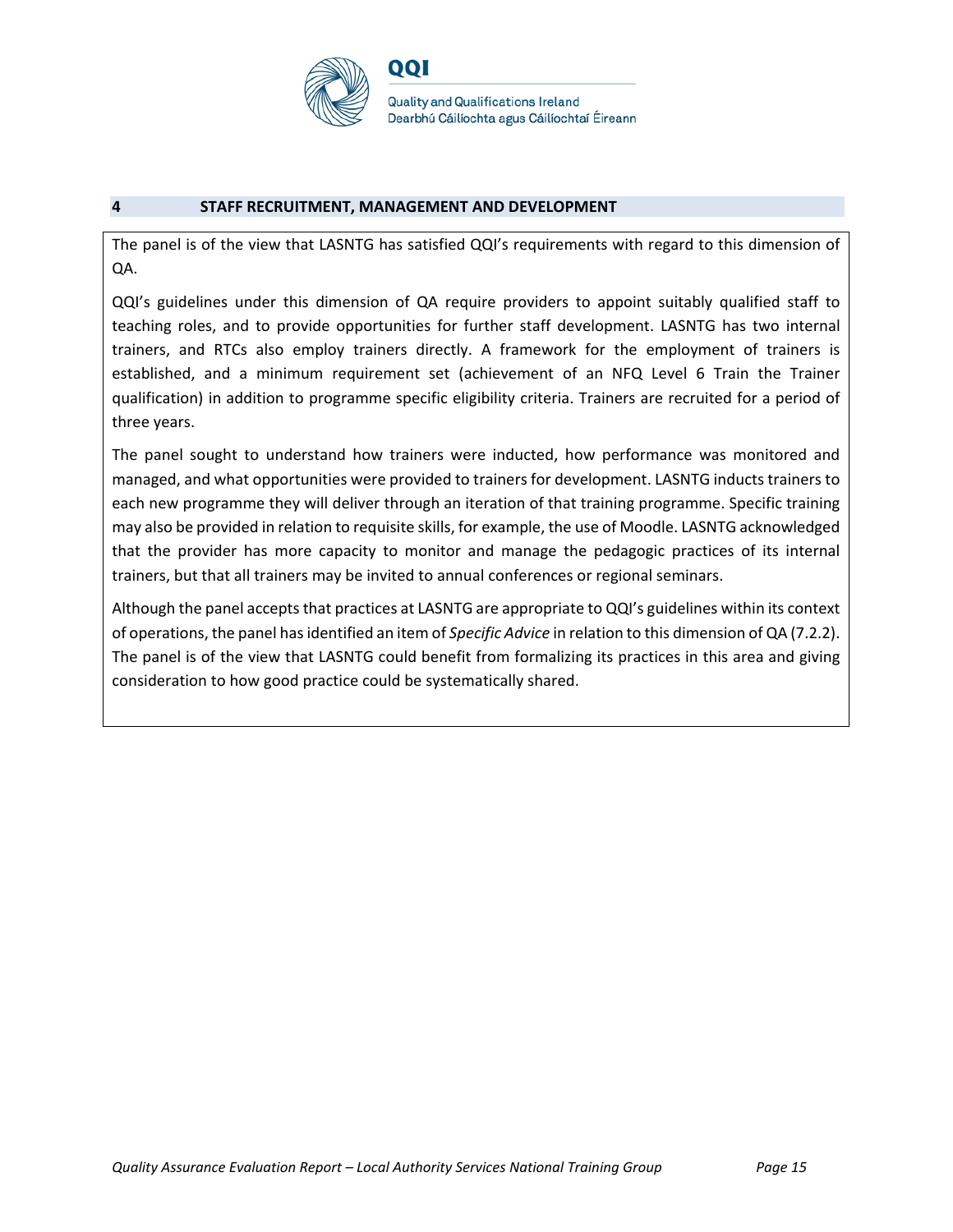

**Quality and Qualifications Ireland** Dearbhú Cáilíochta agus Cáilíochtaí Éireann

#### **5 TEACHING AND LEARNING**

#### *Panel Findings:*

The panel is of the view that LASNTG has satisfied QQI's requirements with regard to this dimension of QA.

QQI's guidelines under this dimension of QA require providers to demonstrate a commitment to improving the quality of teaching and learning, including attending to the diversity of learners and their needs, enabling flexible learning pathways and flexibly using a variety of pedagogic methods.

During the virtual site visit, the panel sought to understand what approaches to teaching and learning were employed within LASNTG's programmes, and how teaching and learning strategies were communicated to trainers. LASNTG's representatives outlined a range of approaches which were adapted to suit the needs of different cohorts and to ensure achievement of distinct learning outcomes. LASNTG representatives also noted that in some workplace learning environments that were considered high risk, for example high speed roads, teaching and learning strategies were by necessity more directive. Trainers working with the provider confirmed that programme specific strategies were conveyed during induction to each new programme they were tasked with delivering (via an iteration of that programme by the lead trainer).

At the time of the panel's evaluation, LASNTG were introducing elements of online learning and the provision of online learning resources within some modules. Access to these resources was via Moodle, and designed to facilitate learners' acquisition of foundational knowledge and self-test their progression in this area prior to engaging in face to face skills-based learning. The panel encourages LASNTG to continue its efforts to develop online learning resources to augment its programme delivery.

Following these discussions, the panel felt confident that a genuine commitment to provision of high quality, learner-centred pedagogy was evident at LASNTG. However, the panel has identified two items of Specific Advice arising from these discussions (see 7.2.3 and 7.2.4). These emphasize the need for the team at LASNTG to revisit their use of terminology describing aspects of teaching and learning, and to give careful consideration to the implications of formalizing blended learning within their practices in the future.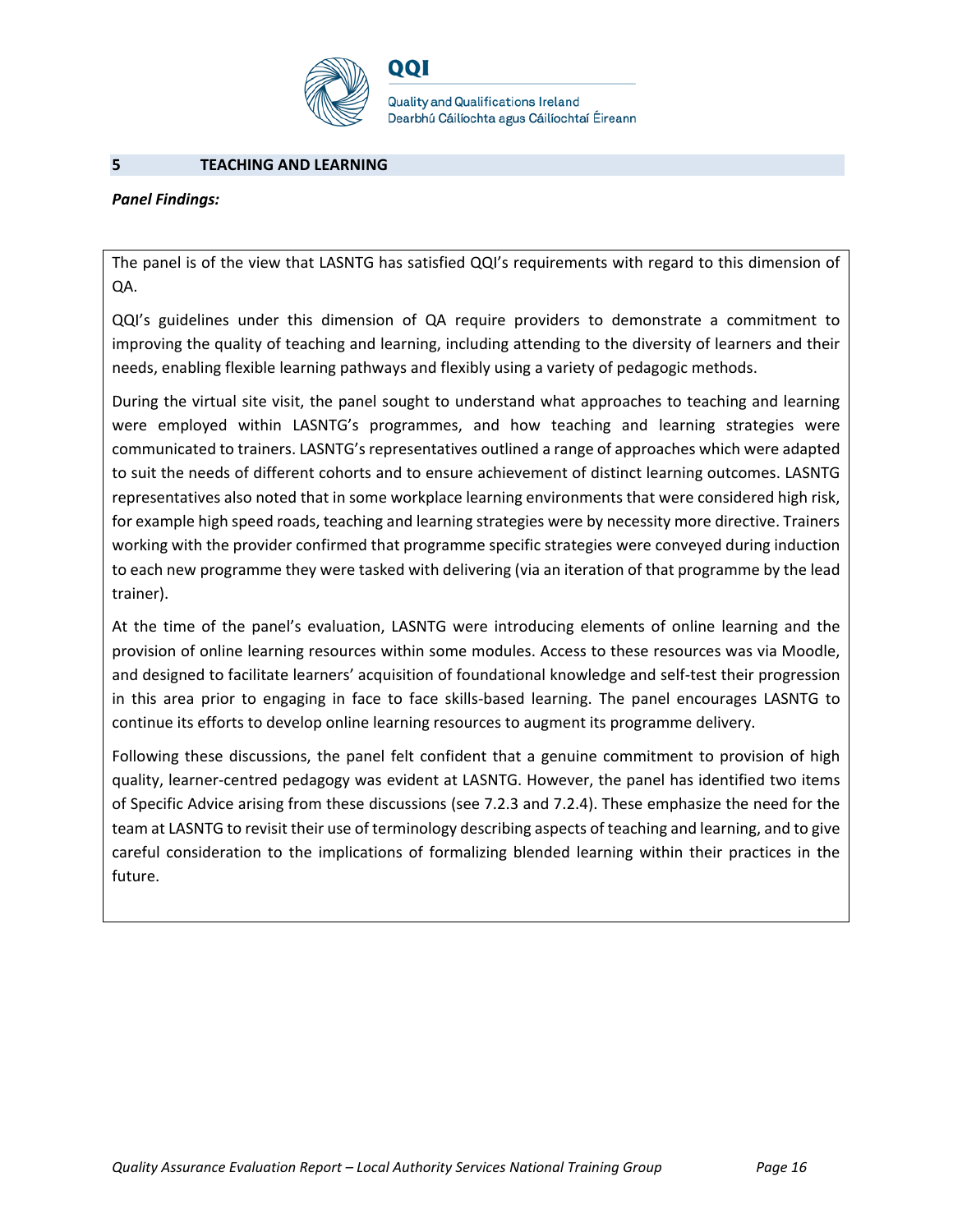

**Quality and Qualifications Ireland** Dearbhú Cáilíochta agus Cáilíochtaí Éireann

#### **6 ASSESSMENT OF LEARNERS**

#### *Panel Findings:*

The panel is of the view that LASNTG has satisfied QQI's requirements with regard to this dimension of QA.

QQI's guidelines under this dimension of QA require providers to have policies and procedures in place that address how assessment supports standards based on learning outcomes, and the credibility and security of assessment procedures. During the virtual site visit, the panel explored these aspects of practice with LASNTG's representatives.

Assessment processes and weightings are outlined to learners at induction. During programme delivery, RTC managers oversee the security of assessment and issue materials to trainers. Trainers receive specific instructions with regard to what must be provided, proctoring arrangements and instructions. Trainers are fully briefed on what evidence they will gather in the case of practical assessments. Issues pertaining to academic integrity and plagiarism also have been addressed within the design of assessment in LASNTG's newer programmes. Trainers have access to defined marking schemes, and moderation is supported by pre-course meetings at which the lead trainer directs how assessments should be marked to ensure consistency. Internal verification is undertaken to review the spread of marks and identify potential anomalies or trends. The panel were largely satisfied that the approach to assessment outlined by LASNTG's representatives was outcomes based, and promoted and supported effective learning and teaching.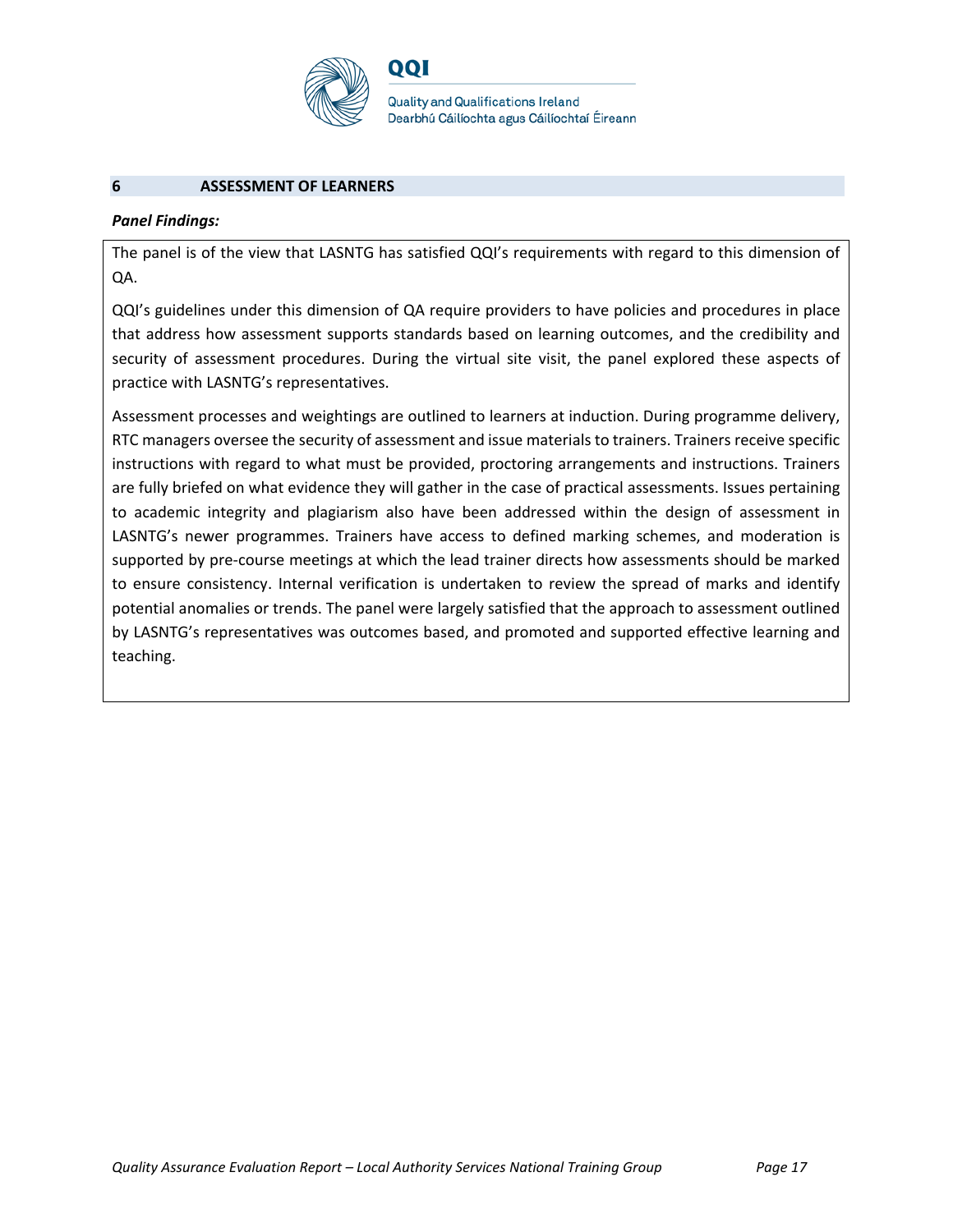

**Quality and Qualifications Ireland** Dearbhú Cáilíochta agus Cáilíochtaí Éireann

#### **7 SUPPORT FOR LEARNERS**

#### *Panel Findings:*

The panel is of the view that LASNTG has satisfied QQI's requirements with regard to this dimension of QA.

QQI's guidelines require that the adequacy of resources and supports available to learners is monitored on an ongoing basis, and that learners are surveyed for their impression of these and also for their feedback on learning and teaching. LASNTG's learners are part-time, and typically enrolled in training via their employers. LASNTG has minimum requirements for the learning environments in which its programmes are delivered, and the facilities for these. These are met by the RTCs and evaluated with the use of a checklist where outreach centres are used. Trainers are responsible for checking facilities and arrangements at outreach centres prior to commencement of training to ensure they are adequate and meet expectations. RTCs collect learner feedback on all aspects of their experience within a programme, inclusive of facilities and resources. During discussions with the panel, trainers at LASNTG also discussed the importance of the trainer's role in identifying learners that may be struggling or may benefit from requesting an accommodation within the context of their programmes.

### **8 INFORMATION AND DATA MANAGEMENT**

### *Panel Findings:*

The panel is of the view that further development of this aspect of LASNTG's draft QA is required in order to reflect a clear alignment to QQI's Core Statutory Quality Assurance Guidelines.

QQI's guidelines require reliable information and data to be available to providers for the purpose of informed decision-making. Obligations under data protection legislation must be complied with, and this should include ensuring learner information material makes clear what personal data will be collected for what purpose and with whom it will be shared. LASNTG's representatives confirmed that records were kept within the centre, and that LASNTG is guided by Tipperary County Council with regard to GDPR. Learners are informed as to why certain information, for example, PPS numbers, is collected. The panel has issued a proposed *Mandatory Change* (7.1.3) discussed in Section 5.2, which is also relevant to this dimension of QA. This requires LASNTG to ensure that the Privacy Policy is published on its website alongside other QA procedures. Following the six week interim period allocated, LASNTG submitted evidence to the panel that it had sufficiently addressed this concern. LASNTG presented a clear timeline for publication of its Privacy Policy on the website, alongside other QA documentation. The panel has identified a condition of QA approval (see 6.1.1) associated with this.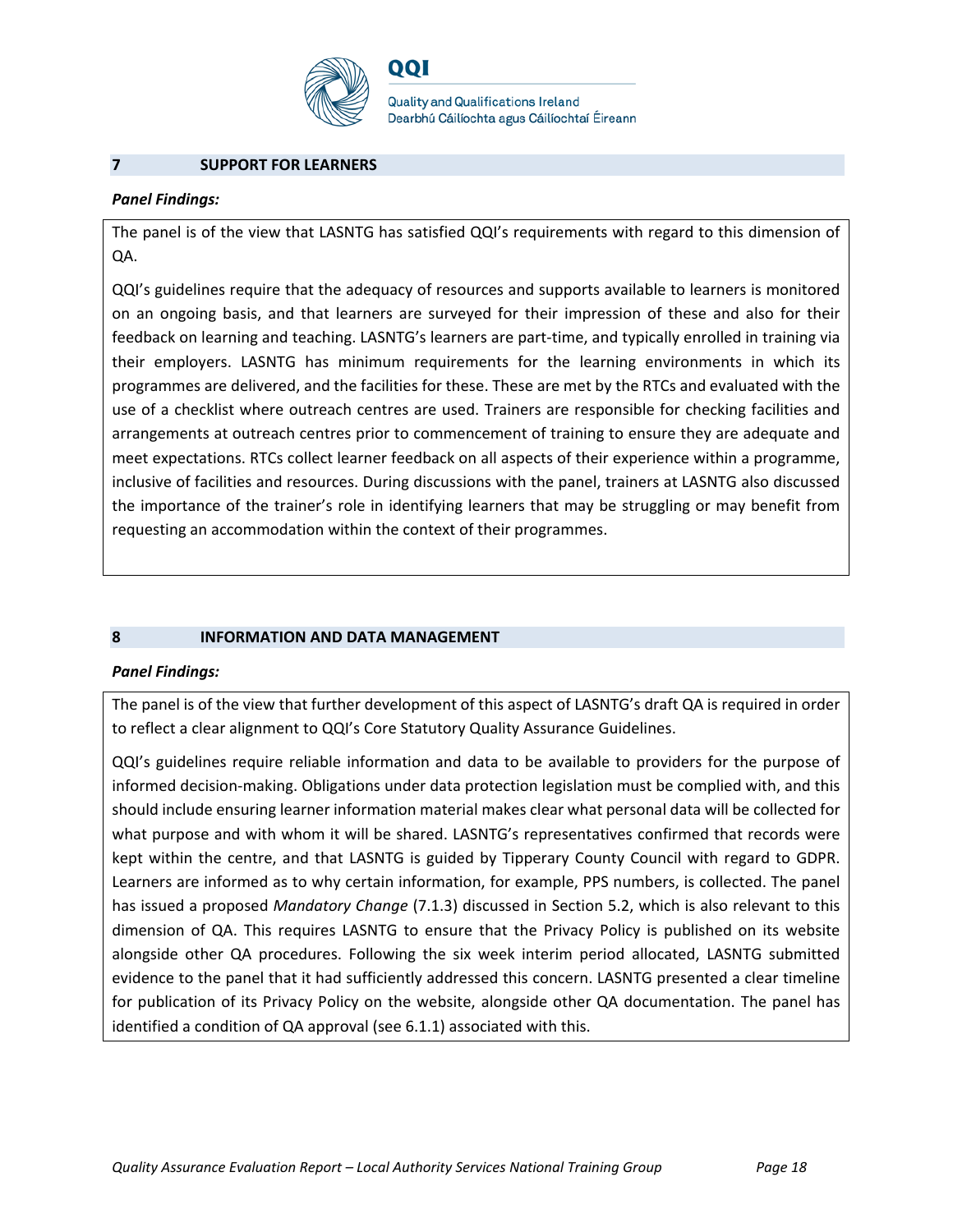

**Quality and Qualifications Ireland** Dearbhú Cáilíochta agus Cáilíochtaí Éireann

#### **9 PUBLIC INFORMATION AND COMMUNICATION**

#### *Panel Findings:*

The panel was of the view that further development of this aspect of LASNTG's draft QA was required in order to reflect a clear alignment to QQI's Core Statutory Quality Assurance Guidelines.

As discussed in Section 5.2, QQI's guidelines require QA procedures to be published in accessible formats. Under this dimension of QA, the need for providers to publish information about their quality assurance policies and procedures (and to ensure the information is clear, accurate, objective, up to date and easily accessible) is also emphasized. This has been addressed in proposed *Mandatory Change* 7.1.3. Following the six week interim period allocated, LASNTG submitted evidence to the panel that it had sufficiently addressed this concern. LASNTG presented a clear timeline for publication of its QA documentation on the website. The panel has identified a condition of QA approval (see 6.1.1) associated with this.

### **10 OTHER PARTIES INVOLVED IN EDUCATION AND TRAINING (incl. Apprenticeships)**

#### *Panel Findings:*

The panel was of the view that further development of this aspect of LASNTG's draft QA was required in order to reflect a clear alignment to QQI's Core Statutory Quality Assurance Guidelines.

The relationships with Institutes of Technology are specified within LASNTG's documented QA, and have been fostered to expand the range of courses available to the Local Authority sector. LASNTG is involved in need's identification, programme design, information provision and programme evaluation and enhancement. Programmes are validated by the Institutes of Technology and delivered by them under their QA arrangements with QQI. They therefore have full and ultimate responsibility for the quality of those programmes and for returning results to QQI for certification.

However, the panel holds concerns that LASNTG's relationships with RTC's are less clearly specified. These are characterised by LASNTG as locations in which training is provided. However, significant QA responsibilities are devolved to the RTC managers, including the recruitment and management of trainers and the recruitment of learners. The five RTCs are governed by their respective Management and Technical Committees and subject to the corporate governance of their respective local host authorities. The panel acknowledges that the RTCs are members of LASNTG, and that there is significant complexity within the overall structure. However, the panel is of the view that the relationship is more akin to collaborative provision than to a facilities service. The panel issued a proposed *Mandatory Change* (7.1.1) to address this that has also been discussed in Section 5.1 of this report. Following the six week interim period allocated, LASNTG submitted evidence to the panel that it had sufficiently addressed this concern. The panel identified a further item of specific advice for LASNTG pertaining to this (see 7.3.1).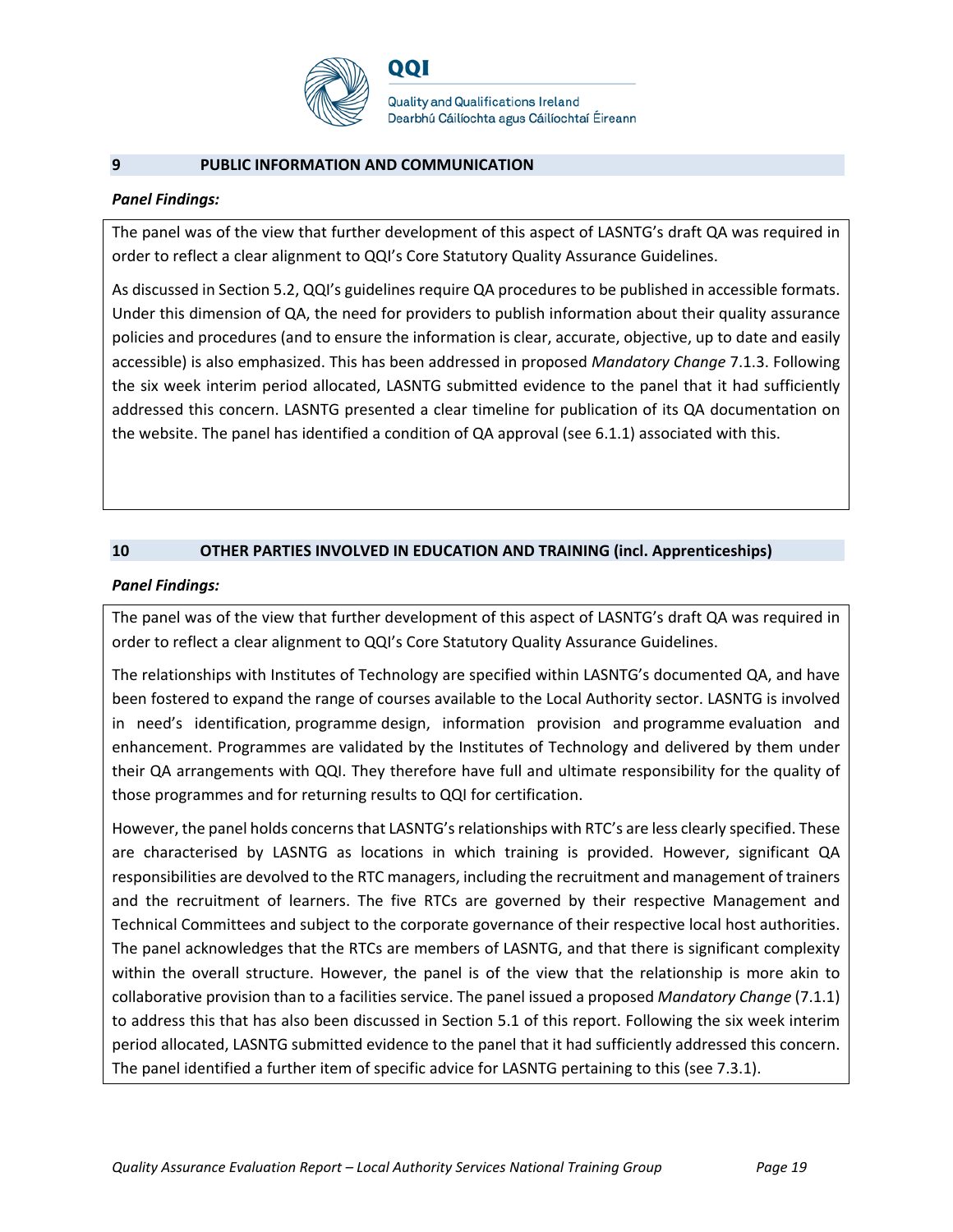

**Quality and Qualifications Ireland** Dearbhú Cáilíochta agus Cáilíochtaí Éireann

#### **11 SELF-EVALUATION, MONITORING AND REVIEW**

#### *Panel Findings:*

The panel was of the view that further development of this aspect of LASNTG's draft QA was required in order to reflect a clear alignment to QQI's Core Statutory Quality Assurance Guidelines.

LASNTG's representatives outlined to the panel that the newly established QA team had identified a vulnerability in relation to competency-based monitoring of trainers, and that a plan was in place with monitors identified to address this upon resumption of training following the COVID-19 pandemic. The QA team reports to the MEC committee, which has oversight of this area.

As discussed in Section 5.3, LASNTG collect feedback from learners on every programme to inform monitoring and review activities. Feedback is appropriately sought in relation to learning resources and facilities, supports for learners, the programme and the quality teaching and learning. The panel identified a proposed *Mandatory Change* in relation to how this feedback is managed after collection (7.1.2) which is also relevant to this dimension of QA. Following the six week interim period allocated, LASNTG submitted evidence to the panel that it had sufficiently addressed this concern. The panel identified a further item of specific advice for LASNTG pertaining to this (see 7.3.2).

## **Evaluation of draft QA Procedures - Overall panel findings**

The panel identified a number of areas of good practice in its evaluation of LASNTG's QA, and has commended the provider in relation to these. The panel has also acknowledged the significant amount of work involved in preparing for and submitting an application for reengagement. The panel congratulates LASNTG on its constructive engagement with the reengagement process, and successful outcome.

As stated in Section 3.1 of this report, at the conclusion of the virtual site visit the panel held concerns that some discrete issues needed to be addressed by LASNTG before the panel could recommend approval of the provider's QA procedures.

The panel was confident that LASNTG had the internal capacity to address these issues during an adjournment of six weeks. Following that period, the panel reconvened to undertake a desk review of evidence submitted by LASNTG that the issues had been addressed. The panel was of the view that LASNTG had worked effectively to address the panel's concerns in the interim period, and was pleased to make a recommendation to QQI to approve LASNTG's draft QA procedures at that time.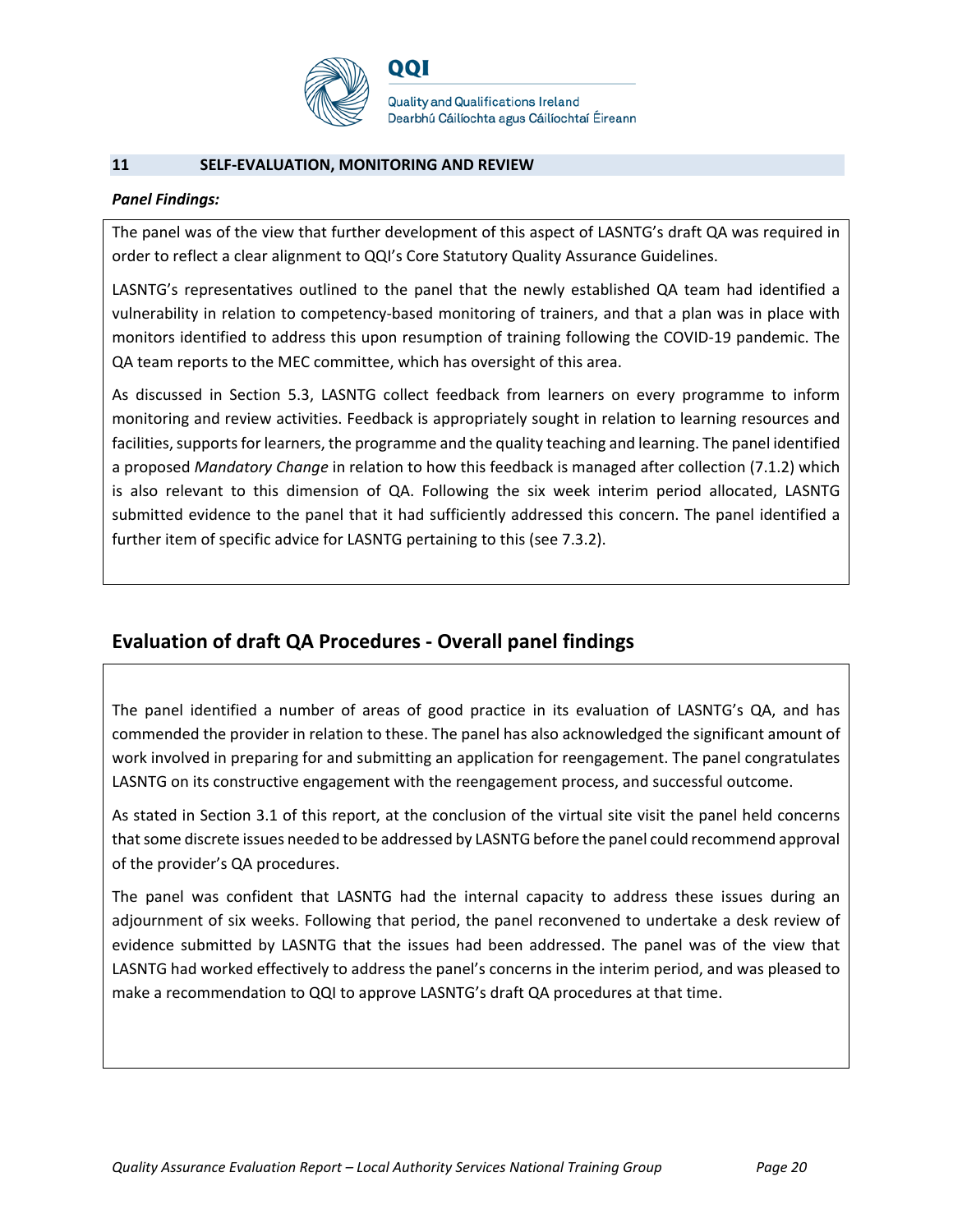

## **Part 6 Conditions of Approval**

6.1.1 Report to QQI on the implementation of proposed mandatory change 7.1.3, pertaining to the publication of the draft QA and the Privacy Policy.

## **Part 7 Mandatory Changes to QA Procedures and Specific Advice**

The following proposed mandatory changes and items of specific advice were identified at the conclusion of the site visit on 7th July, 2020 by the panel. As these issues were considered discrete, and the panel was of the view they could be addressed relatively quickly by LASNTG, the panel availed of its option to defer its decision for six weeks.

The panel reconvened on the 15<sup>th</sup> of September to evaluate the evidence submitted by LASNTG that it had implemented the required changes. The panel was satisfied at that time that LASNTG had adequately addressed the issues set out in Section 7.1 of this report, and had commenced a constructive engagement with the items of specific advice set out in Section 7.2.

### **7.1 Mandatory Changes**

**7.1.1** The panel requires LASNTG to clarify the delineation of the roles and responsibilities in relation to quality assurance and corporate governance. The panel is unable to complete its evaluation of the proposed structures for Governance of QA while that structure is in flux.

- The panel is of the view that the LASNTG's relationship with RTCs is more appropriately framed as collaborative provision. This is because the RTCs operate under separate governance and management structures, and are the employers of training staff. The delineation of responsibilities between LASNTG and the RTCs therefore needs to be documented, with a formal agreement to reflect this.
- The panel requires LASNTG to proceed with fully establishing its Academic Board, and to evidence this by submitting the draft Terms of Reference for this body to the panel. The Terms of Reference for the Academic Board must be comprehensive and contain details including membership, frequency of meetings, quorum and remit. The relationship between the Academic Board and LASNTG, the MEC and the RTCs must also be made clear.

**7.1.2** Currently feedback pertaining to delivery of programmes validated by LASNTG is received by the RTC managers, who will determine what elements of that feedback is forwarded to LASNTG. This process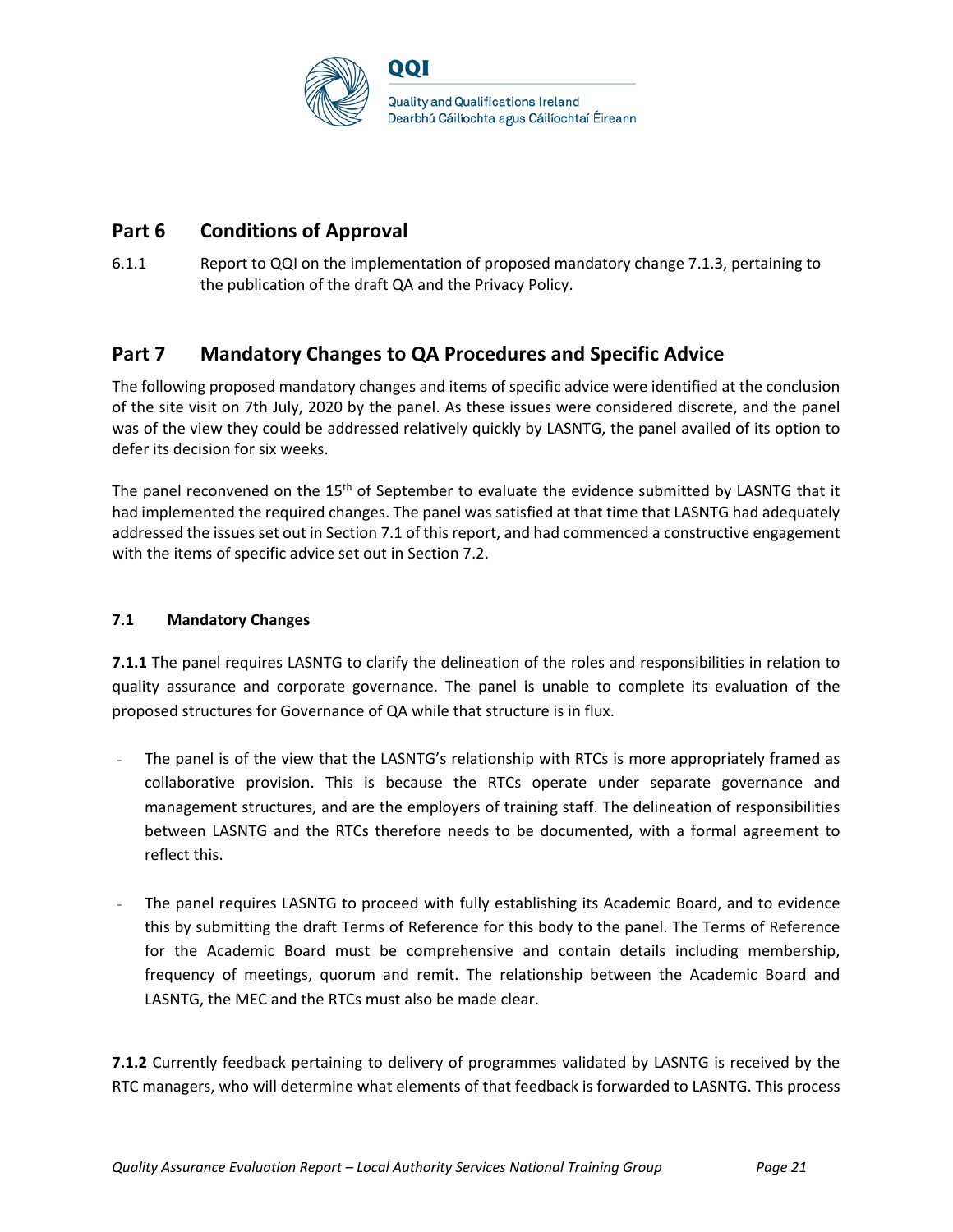

must be amended to ensure that both LASNTG and the RTCs are in receipt of all feedback provided by learners.

**7.1.3** The QA policies and procedures must be made fully available to learners via the LASNTG website, and must be published without delay. The published QA must include the Privacy Policy, which must clearly specify who information will be shared with on the basis of learners' active consent, where consent is the lawful basis for processing that data.

### **7.2 Specific Advice**

**7.2.1** LASNTG is advised that its documented QA could be further developed to more readily facilitate evaluation on the basis of QQI's guidelines. This will be useful in future processes that LASNTG may pursue, for example, extension to its Scope of Provision to include Blended Learning and new programme validations. The panel recommends that LASNTG work to align the chapters within the QA Manual to QQI's guidelines. This would, for example, mean inclusion of all Terms of Reference for committees within the Governance and Management chapter, as well as relevant organisation charts and individual role descriptions.

**7.2.2** LASNTG is advised that contextually appropriate measures for staff development in relation to pedagogic skills need to be further documented within the QA. These could usefully include mechanisms to ensure that good practice is shared.

**7.2.3** LASNTG is encouraged to continue its efforts to expand its use of a Virtual Learning Environment (Moodle) to augment learners' face to face experience. LASNTG is advised to undertake a thorough review of QQI's Statutory Quality Assurance Guidelines for Providers of Blended Learning Programmes (2018). This would enable LASNTG to undertake a capacity analysis in this area, consider the strategic merit of Blended Learning in their context, and be well-informed regarding the implications of any application to QQI in this area.

**7.2.4** LASNTG is advised to work to develop understanding within the organisation of how terms like Collaborative Provision, Independent Learning, Blended Learning and Work-based Learning are defined within the current guidelines. This will be essential to LASNTG's success in engaging with QQI processes moving forward.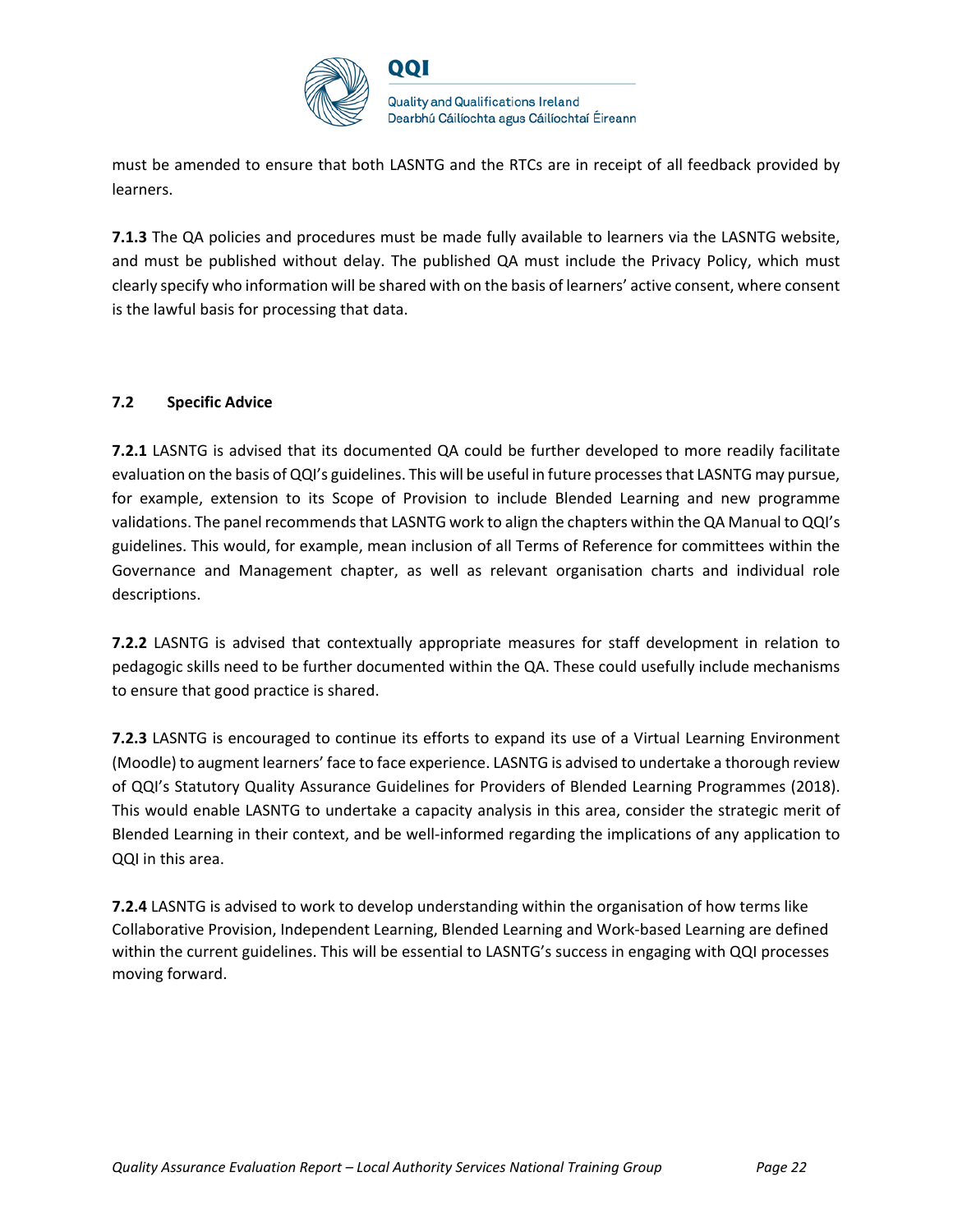

### **7.3 Further Specific Advice (identified on the 15th of September, 2020)**

7.3.1 With regard to the collaborative partnerships between LASNTG and RTCs, the panel advises that LASNTG should undertake an annual due diligence exercise. This should encompass academic, quality, budgetary and marketing dimensions of programme delivery. The MOU documentation should capture that LASNTG, as first provider in the collaborative relationship will undertake this as a function of/within the remit of the Academic Board.

7.3.2 Integrate a mechanism into learner feedback procedures to safeguard the anonymity of learners. For example, consideration could be given to processes that involve collection of manually completed feedback forms by an individual other than the trainer, or that allow learners to submit the feedback forms online.

#### **Note:**

The panel would like to acknowledge that in the initial evaluation following the site visit, the panel identified a need for LASNTG to bring its procedures for dealing with assessment complaints and appeals into alignment with the definitions provided by QQI's Assessment and Standards, Revised 2013. LASNTG complied fully with this request, producing a coherent and appropriate procedure to guide assessment rechecks, reviews and appeals.

LASNTG concurrently notified the panel of a query in relation to this issue. This query pertained to whether LASNTG should be guided by QQI's Assessment and Standards, Revised 2013, or by QQI's Quality Assuring Assessment Guidelines for Providers (2013), on which its original procedure was based and which is frequently referenced in the context of Further Education. The panel referred this query to QQI.

QQI's representatives advised that in the context of LASNTG's ambitions for future programme development and validation, closer alignment to QQI's Assessment and Standards, Revised 2013 (as demonstrated in the revised procedure) is to the provider's benefit. However, the panel would like to clearly acknowledge that LASNTG's original procedure was wholly compliant with QQI's Quality Assuring Assessment Guidelines for Provider (2013), and therefore not deficient.

Noting the above, the panel endorse the robust procedure presented by LASNTG in its revised documentation, and comment the constructive and proactive approach to progressing this item by the LASNTG team.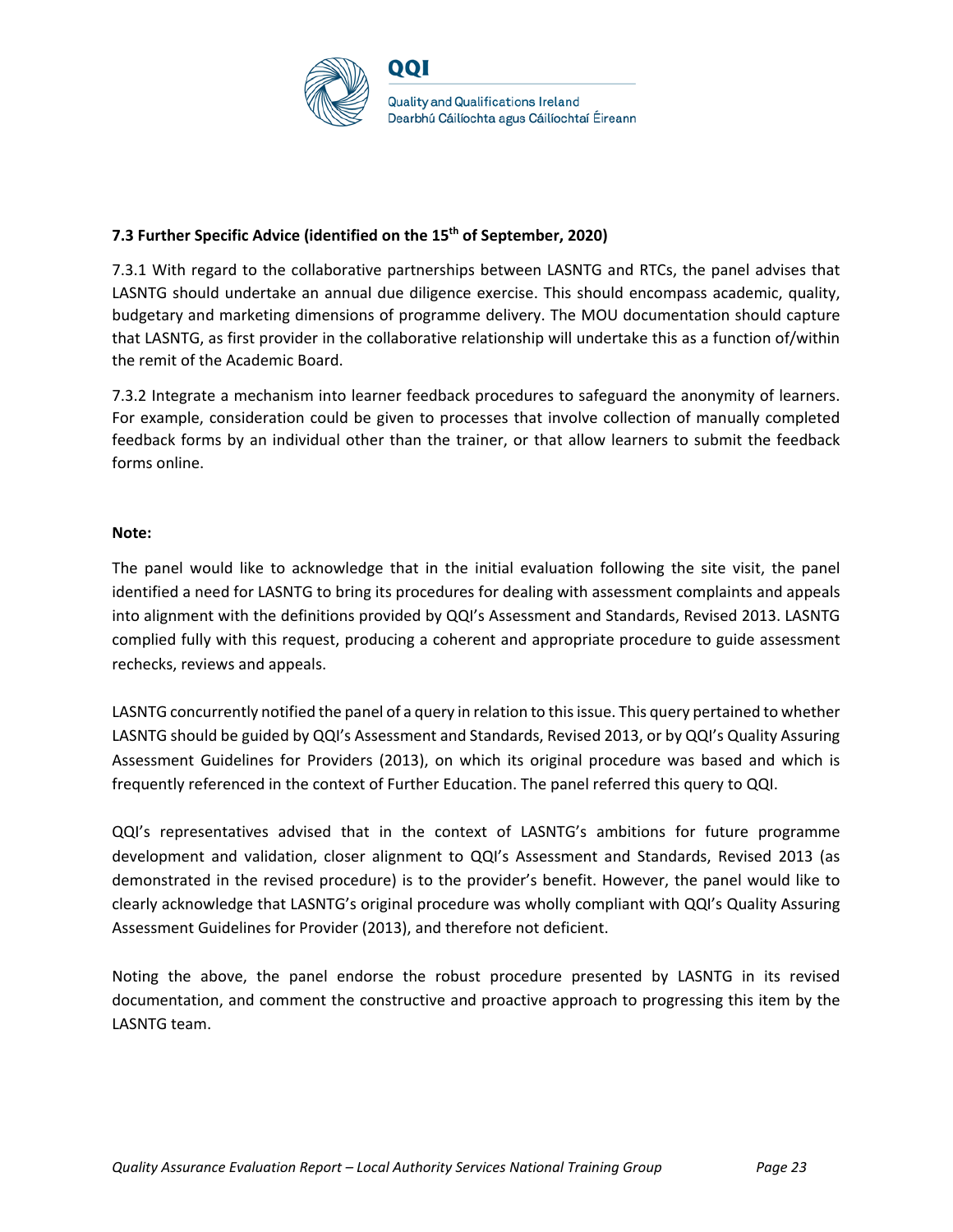

# Part 7 Proposed Approved Scope of Provision for this provider

| $\vert$ NFQ Level(s) – min and max | <b>Award Class(es)</b> | Discipline areas |
|------------------------------------|------------------------|------------------|
| $15 - 6$                           | SPA, Minor             | Engineering      |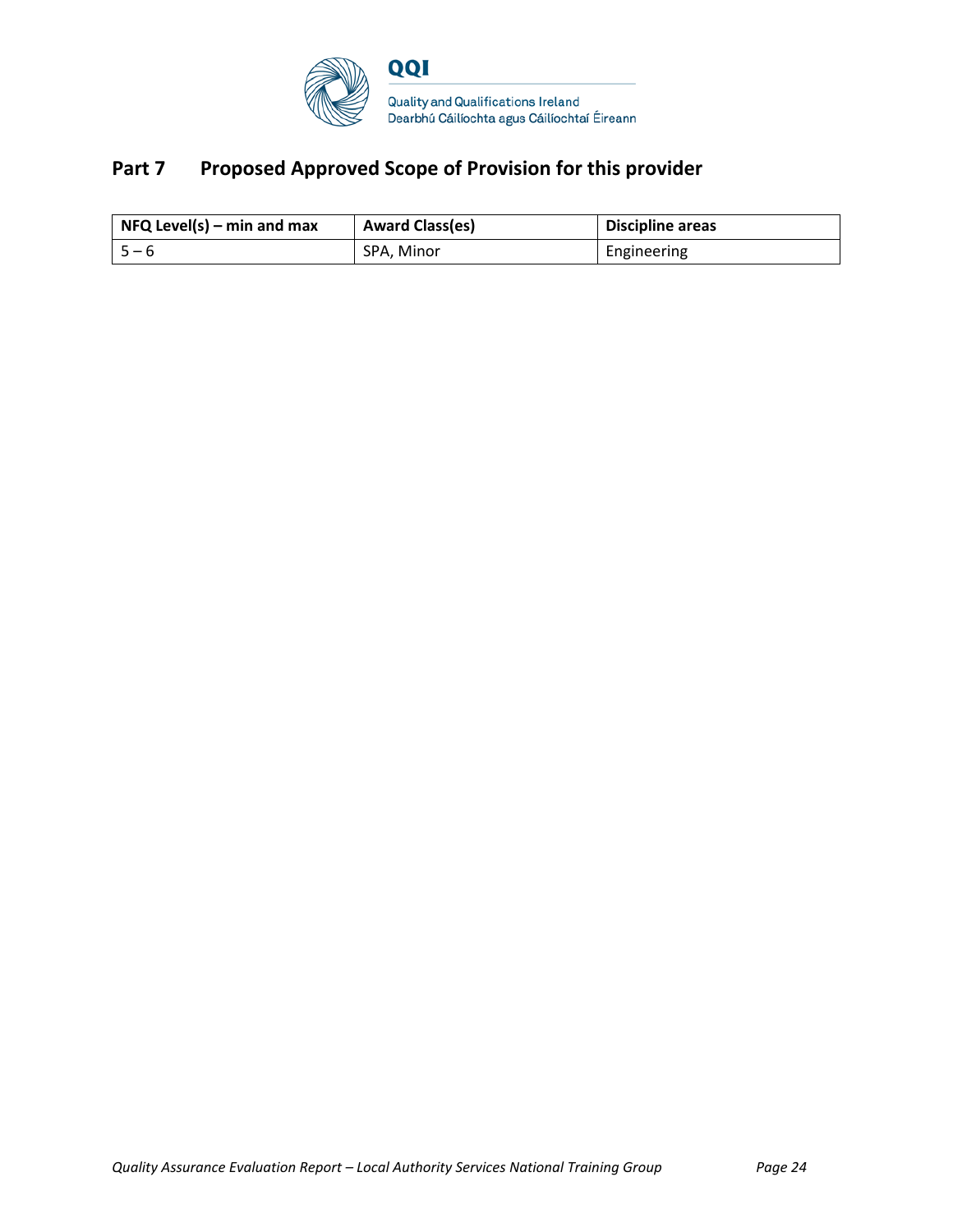

## **Part 8 Approval by Chair of the Panel**

This report of the panel is approved and submitted to QQI for its decision on the approval of the draft Quality Assurance Procedures of LASNTG.

Quie Doma Name:\_ \_\_\_\_\_\_\_\_\_\_\_\_\_\_\_\_\_\_\_\_\_\_\_\_\_\_\_\_\_\_\_\_\_

Date: 29<sup>th</sup> September 2020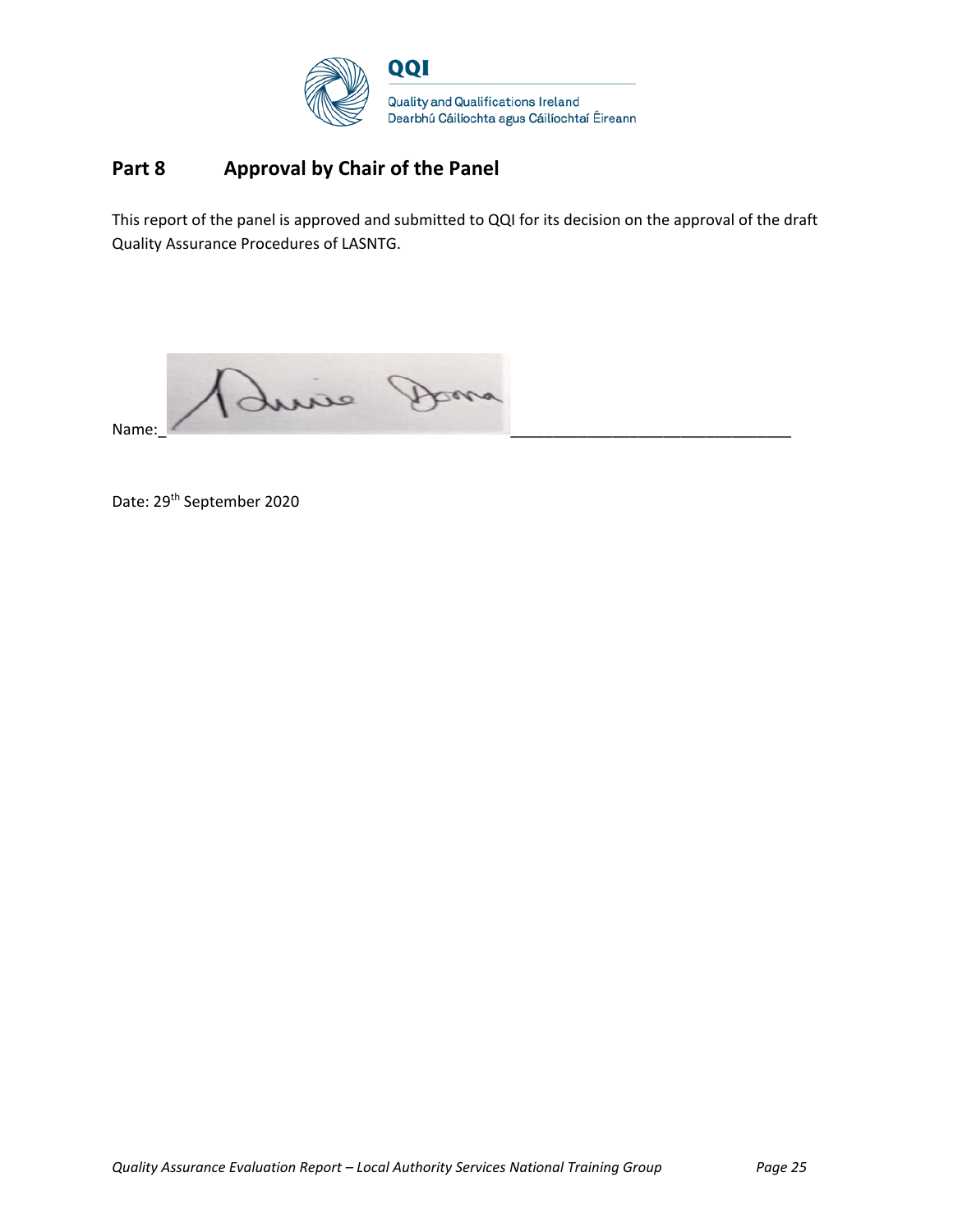

## **Annexe 1: Documentation provided to the Panel in the course of the Evaluation**

Document **Related to** No additional documentation was provided during the virtual site visit.

# **Annexe 2: Provider staff met in the course of the Evaluation**

| Name              | Role/Position                                                                      |
|-------------------|------------------------------------------------------------------------------------|
| Tom Kirby         | Secretary LASNTG                                                                   |
| Matt Shortt       | Quality Officer                                                                    |
| Róisín Smith      | Programme Coordinator                                                              |
| Martin Dooley     | Manager Roscrea Regional Training Centre                                           |
| Charlie Kerr      | Trainer and Member of Programme Design and<br>Development Team for both Programmes |
| Cathleen Hartnett | External QA Advisor                                                                |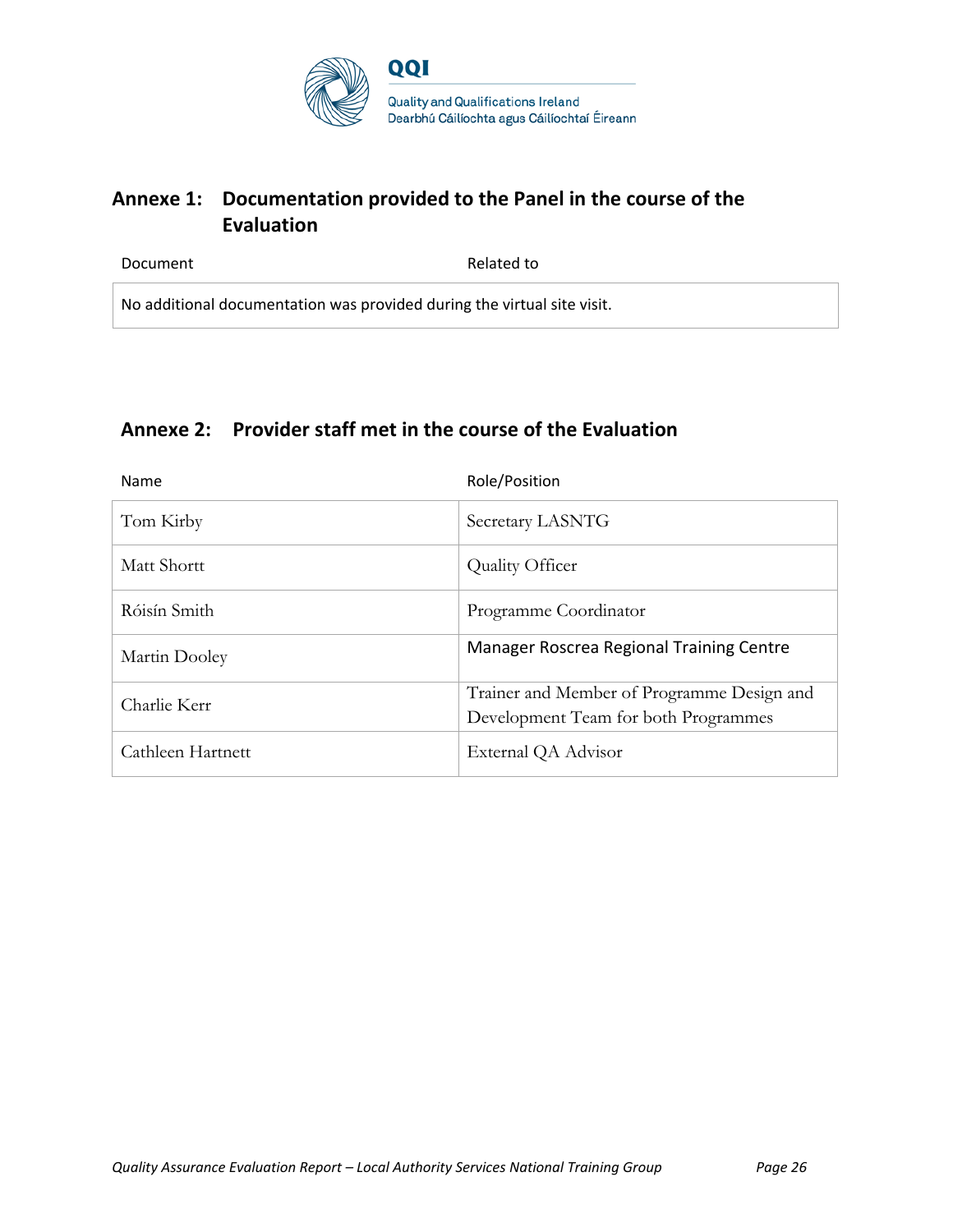Appendix: Provider Response to the Reengagement Report